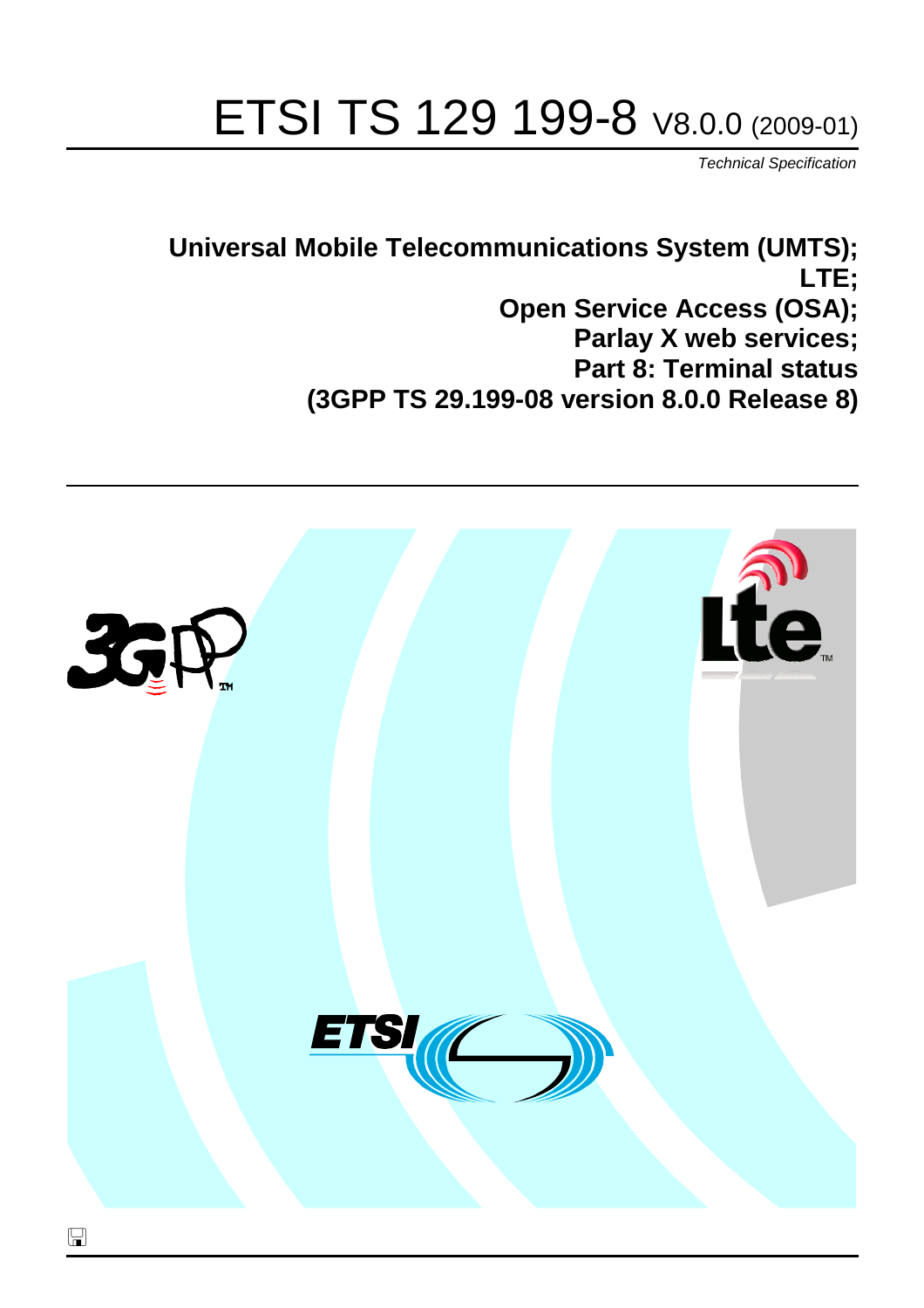Reference RTS/TSGC-0029199-08v800

> Keywords LTE, UMTS

#### *ETSI*

#### 650 Route des Lucioles F-06921 Sophia Antipolis Cedex - FRANCE

Tel.: +33 4 92 94 42 00 Fax: +33 4 93 65 47 16

Siret N° 348 623 562 00017 - NAF 742 C Association à but non lucratif enregistrée à la Sous-Préfecture de Grasse (06) N° 7803/88

#### *Important notice*

Individual copies of the present document can be downloaded from: [http://www.etsi.org](http://www.etsi.org/)

The present document may be made available in more than one electronic version or in print. In any case of existing or perceived difference in contents between such versions, the reference version is the Portable Document Format (PDF). In case of dispute, the reference shall be the printing on ETSI printers of the PDF version kept on a specific network drive within ETSI Secretariat.

Users of the present document should be aware that the document may be subject to revision or change of status. Information on the current status of this and other ETSI documents is available at <http://portal.etsi.org/tb/status/status.asp>

If you find errors in the present document, please send your comment to one of the following services: [http://portal.etsi.org/chaircor/ETSI\\_support.asp](http://portal.etsi.org/chaircor/ETSI_support.asp)

#### *Copyright Notification*

No part may be reproduced except as authorized by written permission. The copyright and the foregoing restriction extend to reproduction in all media.

> © European Telecommunications Standards Institute 2009. All rights reserved.

**DECT**TM, **PLUGTESTS**TM, **UMTS**TM, **TIPHON**TM, the TIPHON logo and the ETSI logo are Trade Marks of ETSI registered for the benefit of its Members.

**3GPP**TM is a Trade Mark of ETSI registered for the benefit of its Members and of the 3GPP Organizational Partners. **LTE**™ is a Trade Mark of ETSI currently being registered

for the benefit of its Members and of the 3GPP Organizational Partners.

**GSM**® and the GSM logo are Trade Marks registered and owned by the GSM Association.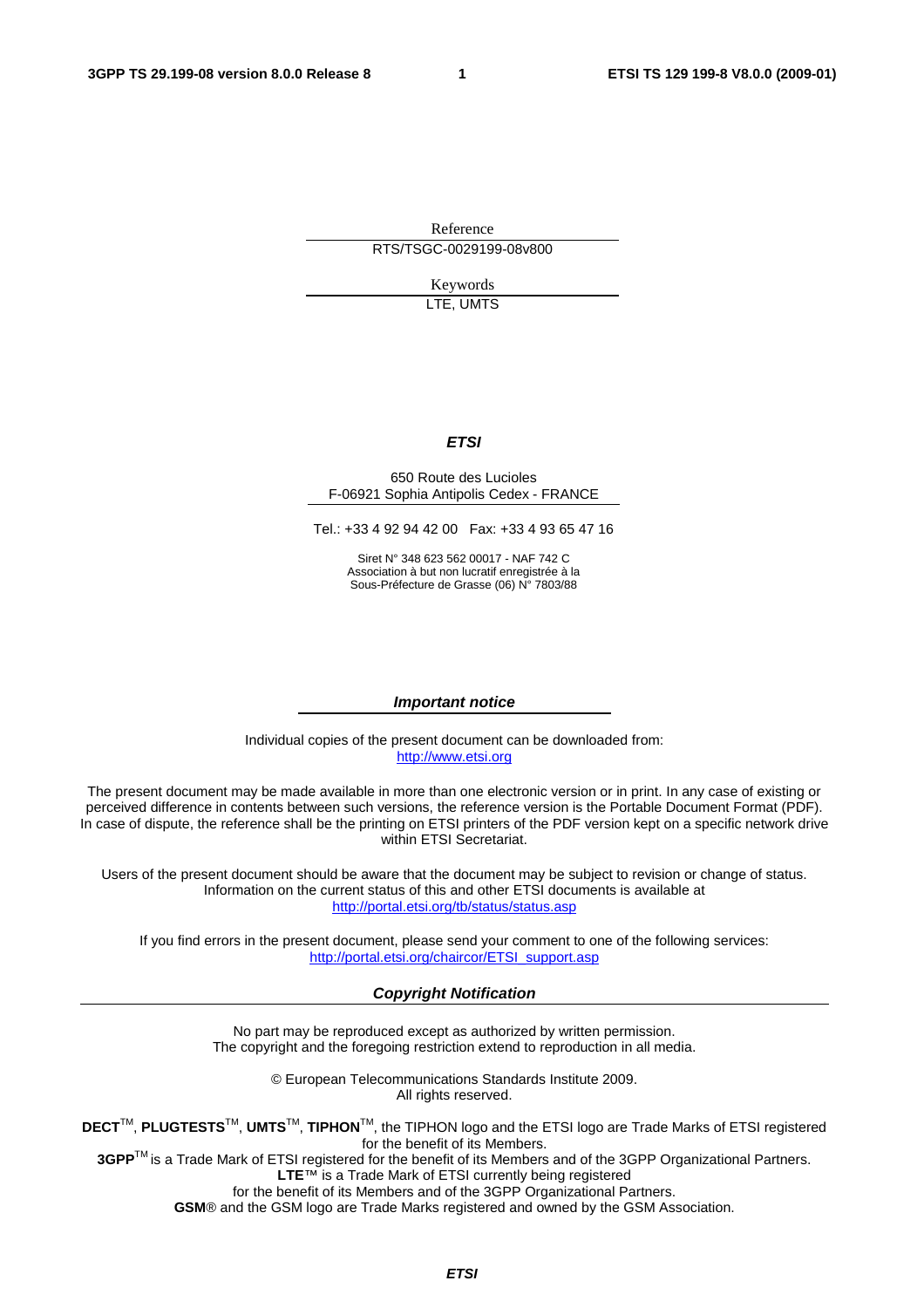# Intellectual Property Rights

IPRs essential or potentially essential to the present document may have been declared to ETSI. The information pertaining to these essential IPRs, if any, is publicly available for **ETSI members and non-members**, and can be found in ETSI SR 000 314: *"Intellectual Property Rights (IPRs); Essential, or potentially Essential, IPRs notified to ETSI in respect of ETSI standards"*, which is available from the ETSI Secretariat. Latest updates are available on the ETSI Web server ([http://webapp.etsi.org/IPR/home.asp\)](http://webapp.etsi.org/IPR/home.asp).

Pursuant to the ETSI IPR Policy, no investigation, including IPR searches, has been carried out by ETSI. No guarantee can be given as to the existence of other IPRs not referenced in ETSI SR 000 314 (or the updates on the ETSI Web server) which are, or may be, or may become, essential to the present document.

# Foreword

This Technical Specification (TS) has been produced by ETSI 3rd Generation Partnership Project (3GPP).

The present document may refer to technical specifications or reports using their 3GPP identities, UMTS identities or GSM identities. These should be interpreted as being references to the corresponding ETSI deliverables.

The cross reference between GSM, UMTS, 3GPP and ETSI identities can be found under [http://webapp.etsi.org/key/queryform.asp.](http://webapp.etsi.org/key/queryform.asp)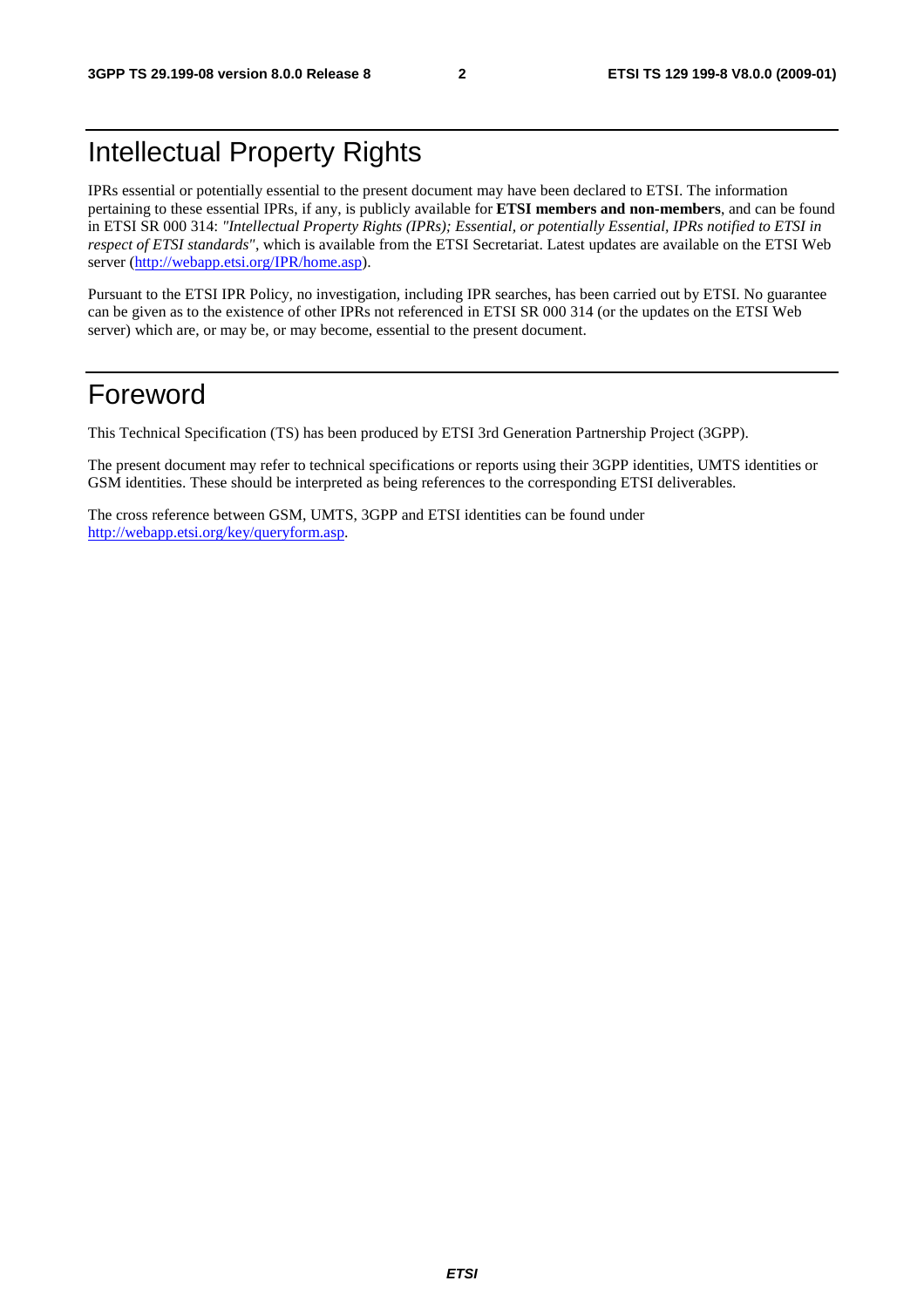$\mathbf{3}$ 

# Contents

| 1                  |  |  |  |  |  |  |
|--------------------|--|--|--|--|--|--|
| 2                  |  |  |  |  |  |  |
| 3<br>3.1           |  |  |  |  |  |  |
| 3.2                |  |  |  |  |  |  |
| 4                  |  |  |  |  |  |  |
| 5                  |  |  |  |  |  |  |
| 6                  |  |  |  |  |  |  |
| 6.1                |  |  |  |  |  |  |
| 6.2                |  |  |  |  |  |  |
| 6.3<br>6.4         |  |  |  |  |  |  |
|                    |  |  |  |  |  |  |
| 7                  |  |  |  |  |  |  |
| 7.1                |  |  |  |  |  |  |
| 7.2                |  |  |  |  |  |  |
| 7.3                |  |  |  |  |  |  |
| 7.4                |  |  |  |  |  |  |
| 8                  |  |  |  |  |  |  |
| 8.1                |  |  |  |  |  |  |
| 8.1.1              |  |  |  |  |  |  |
| 8.1.1.1            |  |  |  |  |  |  |
| 8.1.1.2            |  |  |  |  |  |  |
| 8.1.1.3            |  |  |  |  |  |  |
| 8.1.2              |  |  |  |  |  |  |
| 8.1.2.1            |  |  |  |  |  |  |
| 8.1.2.2            |  |  |  |  |  |  |
| 8.1.2.3            |  |  |  |  |  |  |
| 8.2                |  |  |  |  |  |  |
| 8.2.1              |  |  |  |  |  |  |
| 8.2.1.1            |  |  |  |  |  |  |
| 8.2.1.2            |  |  |  |  |  |  |
| 8.2.1.3            |  |  |  |  |  |  |
| 8.2.2              |  |  |  |  |  |  |
| 8.2.2.1            |  |  |  |  |  |  |
| 8.2.2.2            |  |  |  |  |  |  |
| 8.2.2.3            |  |  |  |  |  |  |
| 8.3                |  |  |  |  |  |  |
| 8.3.1              |  |  |  |  |  |  |
| 8.3.1.1            |  |  |  |  |  |  |
| 8.3.1.2<br>8.3.1.3 |  |  |  |  |  |  |
| 8.3.2              |  |  |  |  |  |  |
| 8.3.2.1            |  |  |  |  |  |  |
| 8.3.2.2            |  |  |  |  |  |  |
| 8.3.2.3            |  |  |  |  |  |  |
| 8.3.3              |  |  |  |  |  |  |
|                    |  |  |  |  |  |  |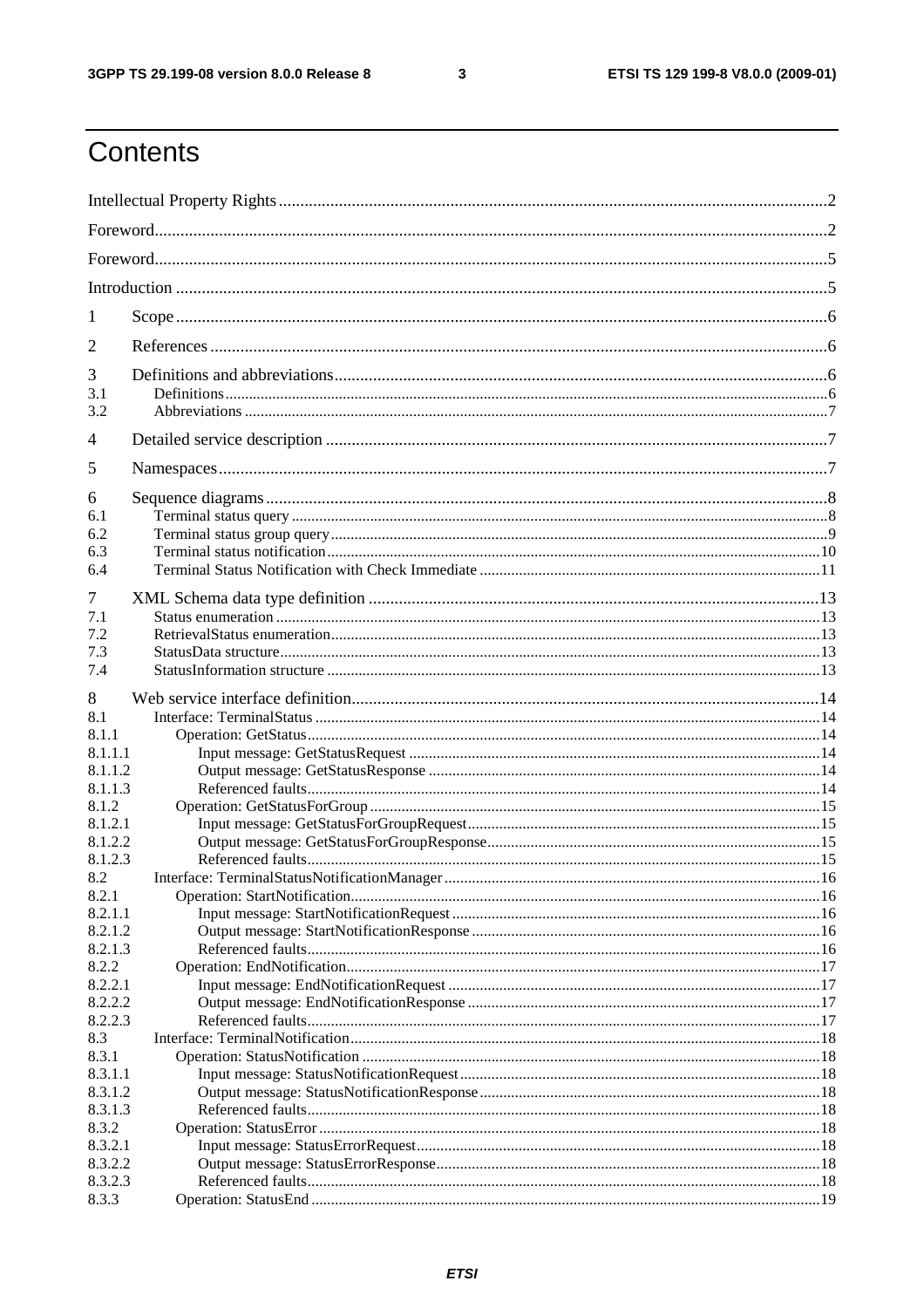$\overline{\mathbf{4}}$ 

| 8.3.3.1       |                                                                                                          |  |  |  |  |  |
|---------------|----------------------------------------------------------------------------------------------------------|--|--|--|--|--|
| 8.3.3.2       |                                                                                                          |  |  |  |  |  |
| 8.3.3.3       |                                                                                                          |  |  |  |  |  |
| 9             |                                                                                                          |  |  |  |  |  |
| 9.1           |                                                                                                          |  |  |  |  |  |
| 10            |                                                                                                          |  |  |  |  |  |
|               | <b>Annex A (normative):</b>                                                                              |  |  |  |  |  |
|               | <b>Annex B</b> (informative):<br><b>Description of Parlay X Web Services Part 8: Terminal Status for</b> |  |  |  |  |  |
| B.1           |                                                                                                          |  |  |  |  |  |
|               |                                                                                                          |  |  |  |  |  |
| B.2           |                                                                                                          |  |  |  |  |  |
| B.2.1         |                                                                                                          |  |  |  |  |  |
| <b>B.2.2</b>  |                                                                                                          |  |  |  |  |  |
| <b>B.2.3</b>  |                                                                                                          |  |  |  |  |  |
| <b>B.2.4</b>  |                                                                                                          |  |  |  |  |  |
| B.2.5         |                                                                                                          |  |  |  |  |  |
| B.2.6         |                                                                                                          |  |  |  |  |  |
| B.2.7         |                                                                                                          |  |  |  |  |  |
| <b>B.2.8</b>  |                                                                                                          |  |  |  |  |  |
| <b>B.2.9</b>  |                                                                                                          |  |  |  |  |  |
| <b>B.2.10</b> |                                                                                                          |  |  |  |  |  |
| <b>B.2.11</b> |                                                                                                          |  |  |  |  |  |
|               | <b>Annex C</b> (informative):                                                                            |  |  |  |  |  |
|               |                                                                                                          |  |  |  |  |  |
|               |                                                                                                          |  |  |  |  |  |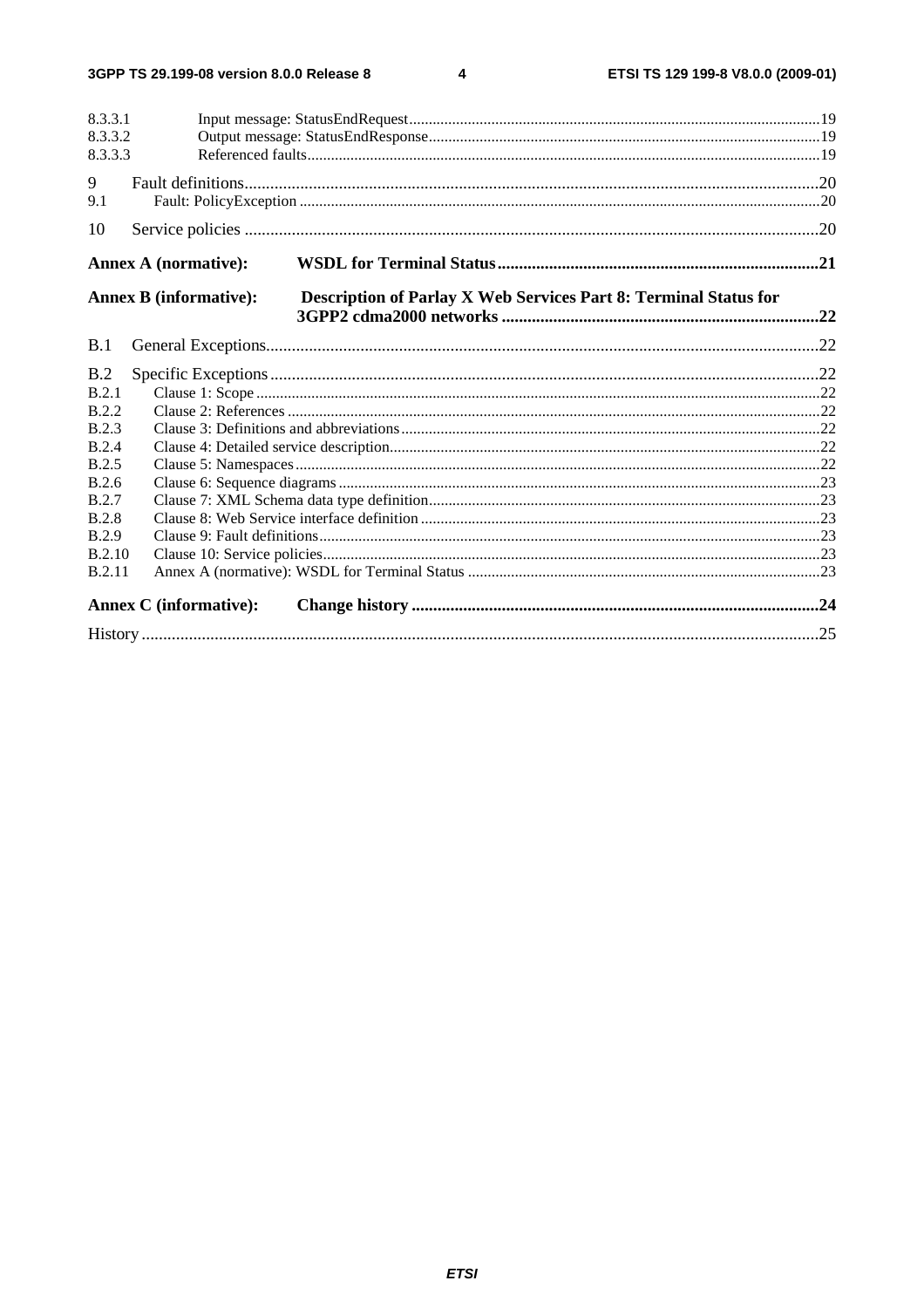# Foreword

This Technical Specification has been produced by the 3<sup>rd</sup> Generation Partnership Project (3GPP).

3GPP acknowledges the contribution of the Parlay X web services specifications from The Parlay Group. The Parlay Group is pleased to see 3GPP acknowledge and publish the present document, and the Parlay Group looks forward to working with the 3GPP community to improve future versions of the present document.

The contents of the present document are subject to continuing work within the TSG and may change following formal TSG approval. Should the TSG modify the contents of the present document, it will be re-released by the TSG with an identifying change of release date and an increase in version number as follows:

Version x.y.z

where:

- x the first digit:
	- 1 presented to TSG for information;
	- 2 presented to TSG for approval;
	- 3 or greater indicates TSG approved document under change control.
- y the second digit is incremented for all changes of substance, i.e. technical enhancements, corrections, updates, etc.
- z the third digit is incremented when editorial only changes have been incorporated in the document.

### Introduction

The present document is part 8 of a multi-part deliverable covering the  $3<sup>rd</sup>$  Generation Partnership Project; Technical Specification Group Core Network and Terminals; Open Service Access (OSA); Parlay X Web Services, as identified below:

| Part 1:  | "Common"                                      |
|----------|-----------------------------------------------|
| Part 2:  | "Third party call"                            |
| Part 3:  | "Call Notification"                           |
| Part 4:  | "Short Messaging"                             |
| Part 5:  | "Multimedia Messaging"                        |
| Part 6:  | "Payment"                                     |
| Part 7:  | "Account management"                          |
| Part 8:  | "Terminal Status"                             |
| Part 9:  | "Terminal location"                           |
| Part 10: | "Call handling"                               |
| Part 11: | "Audio call"                                  |
| Part 12: | "Multimedia conference"                       |
| Part 13: | "Address list management"                     |
| Part 14: | "Presence"                                    |
| Part 15: | "Message Broadcast"                           |
| Part 16: | "Geocoding"                                   |
| Part 17: | "Application driven Quality of Service (QoS)" |
| Part 18: | "Device Capabilities and Configuration"       |
| Part 19: | "Multimedia streaming control"                |
| Part 20: | "Multimedia multicast session management"     |
| Part 21: | "Content management"                          |
| Part 22: | "Policy"                                      |
|          |                                               |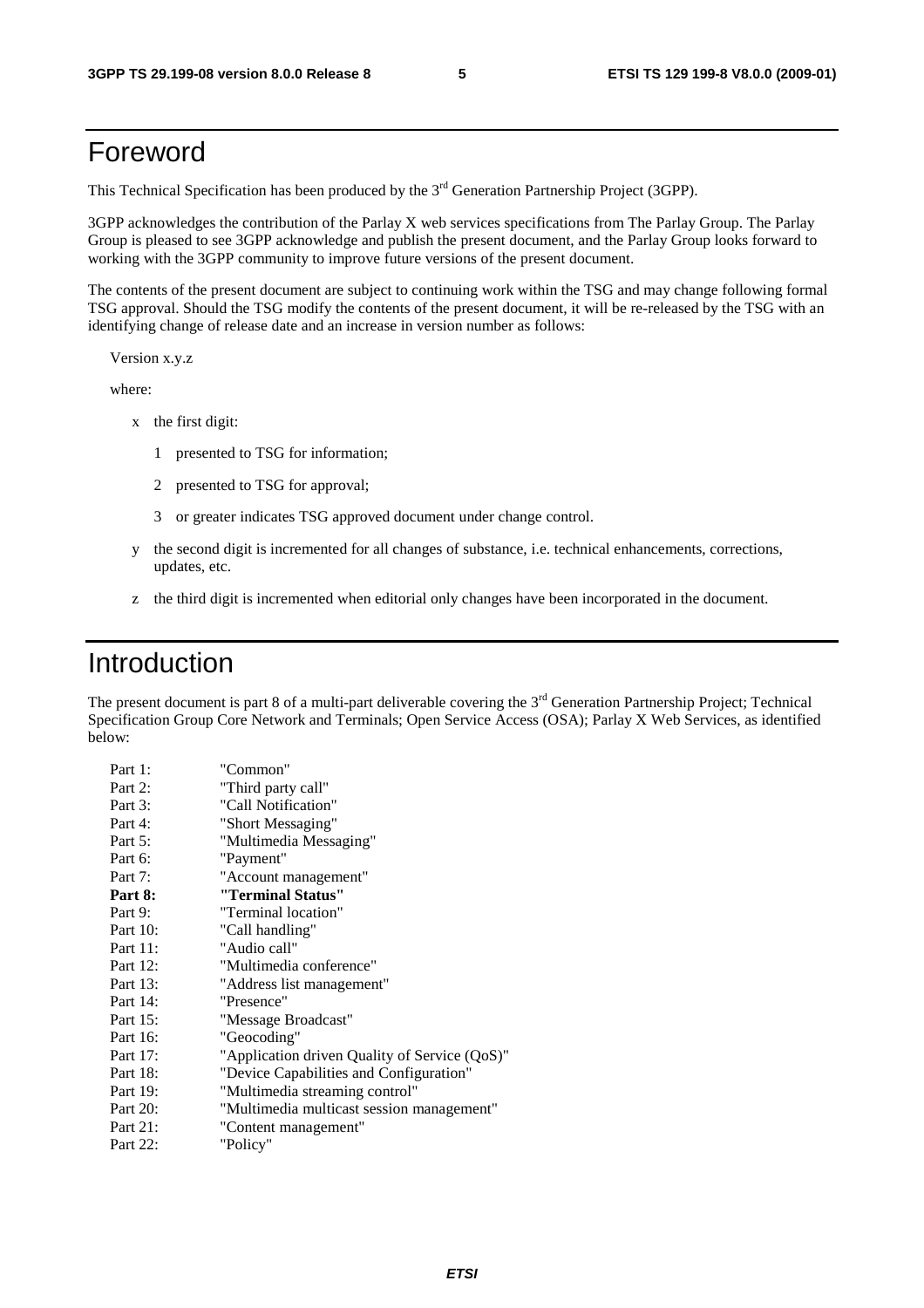### 1 Scope

The present document is Part 8 of the Stage 3 Parlay X Web Services specification for Open Service Access (OSA).

The OSA specifications define an architecture that enables application developers to make use of network functionality through an open standardized interface, i.e. the OSA APIs. The concepts and the functional architecture for the OSA are contained in 3GPP TS 23.198 [3]. The requirements for OSA are contained in 3GPP TS 22.127 [2].

The present document specifies the Terminal Status Web Service aspects of the interface. All aspects of the Terminal Status Web Service are defined here, these being:

- Name spaces.
- Sequence diagrams.
- Data definitions.
- Interface specification plus detailed method descriptions.
- Fault definitions.
- Service policies.
- WSDL Description of the interfaces.

The present document has been defined jointly between 3GPP TSG CT WG5, ETSI TISPAN and The Parlay Group.

Maintenance of up to 3GPP Rel-8 and new OSA Stage 1, 2 and 3 work beyond Rel-9 was moved to OMA in June 2008.

### 2 References

The following documents contain provisions which, through reference in this text, constitute provisions of the present document.

- References are either specific (identified by date of publication, edition number, version number, etc.) or non-specific.
- For a specific reference, subsequent revisions do not apply.
- For a non-specific reference, the latest version applies. In the case of a reference to a 3GPP document (including a GSM document), a non-specific reference implicitly refers to the latest version of that document *in the same Release as the present document*.
- [1] 3GPP TR 21.905: "Vocabulary for 3GPP Specifications".
- [2] 3GPP TS 22.127: "Service Requirement for the Open Services Access (OSA); Stage 1".
- [3] 3GPP TS 23.198: "Open Service Access (OSA); Stage 2".
- [4] 3GPP TS 22.101: "Service aspects; Service principles".
- [5] W3C Recommendation (2 May 2001): "XML Schema Part 2: Datatypes".
- NOTE: Available at [http://www.w3.org/TR/2001/REC-xmlschema-2-20010502/.](http://www.w3.org/TR/2001/REC-xmlschema-2-20010502/)
- [6] 3GPP TS 29.199-1: "Open Service Access (OSA); Parlay X web services; Part 1: Common".

# 3 Definitions and abbreviations

#### 3.1 Definitions

For the purposes of the present document, the terms and definitions given in 3GPP TS 29.199-1 [6] apply.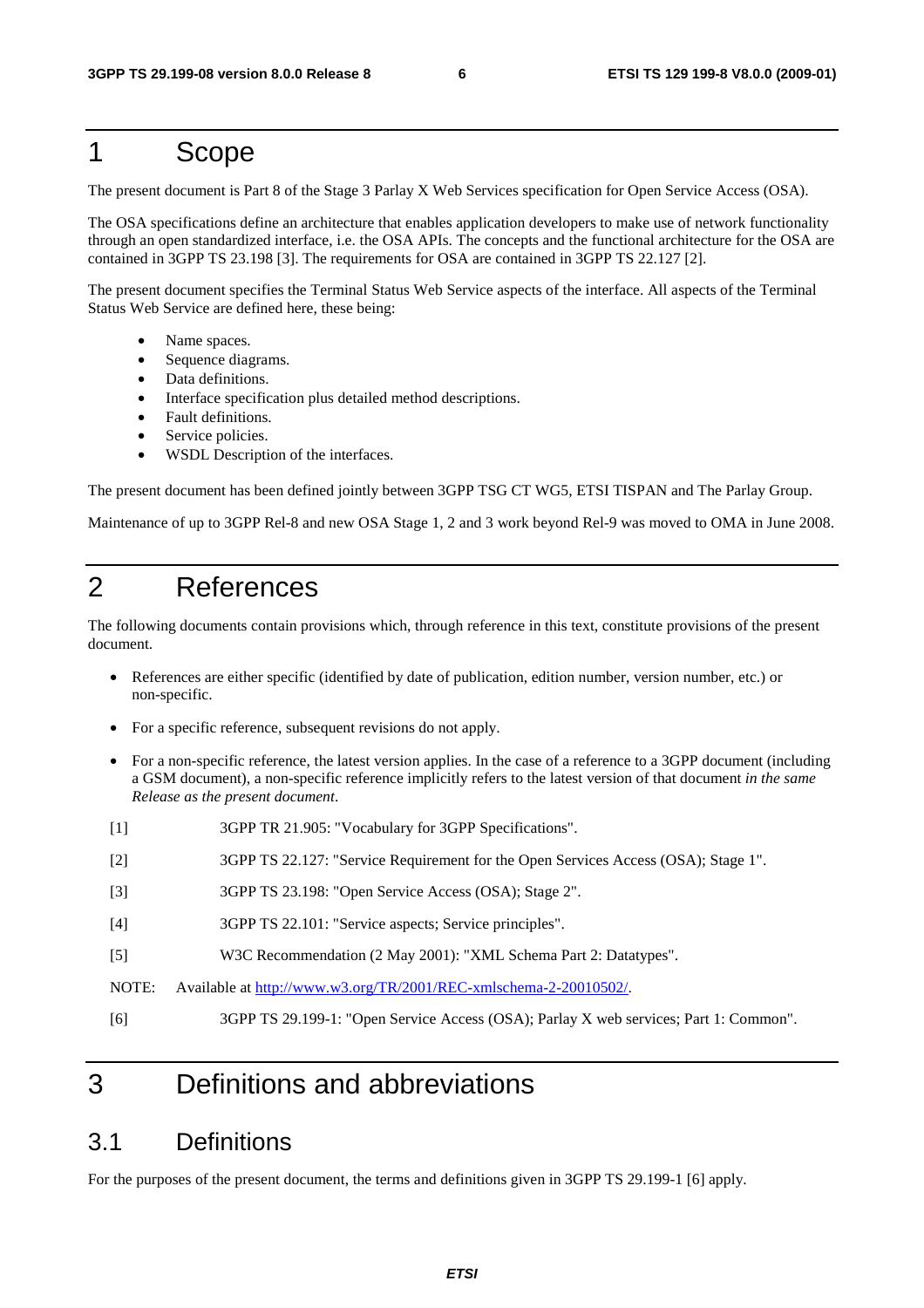### 3.2 Abbreviations

For the purposes of the present document, the abbreviations given in 3GPP TS 29.199-1 [6] apply.

# 4 Detailed service description

Terminal Status provides access to the status of a terminal through:

- Request for the status of a terminal.
- Request for the status of a group of terminals.
- Notification of a change in the status of a terminal.

The status of a terminal can be expressed as reachable, unreachable or busy - however not all terminals distinguish a busy status, so applications should be able to adapt to what information is available (using the service properties to determine available information).

When a request for a group of terminals is made, the response may contain a full or partial set of results. This allows the service to provide results based on a number of criteria including number of terminals for which the request is made and amount of time required to retrieve the information. This allows the requester to initiate additional requests for those terminals for which information was not provided.

### 5 Namespaces

The data types are defined in the namespace:

http://www.csapi.org/schema/parlayx/terminal\_status/v3\_0

The TerminalStatus interface uses the namespace:

http://www.csapi.org/wsdl/parlayx/terminal\_status/v3\_0

The TerminalStatusNotificationManager interface uses the namespace:

http://www.csapi.org/wsdl/parlayx/terminal\_status/notification\_manager/v3\_0

The TerminalStatusNotification interface uses the namespace:

http://www.csapi.org/wsdl/parlayx/terminal\_status/notification/v3\_0

The 'xsd' namespace is used in the present document to refer to the XML Schema data types defined in XML Schema [5]. The use of the name 'xsd' is not semantically significant.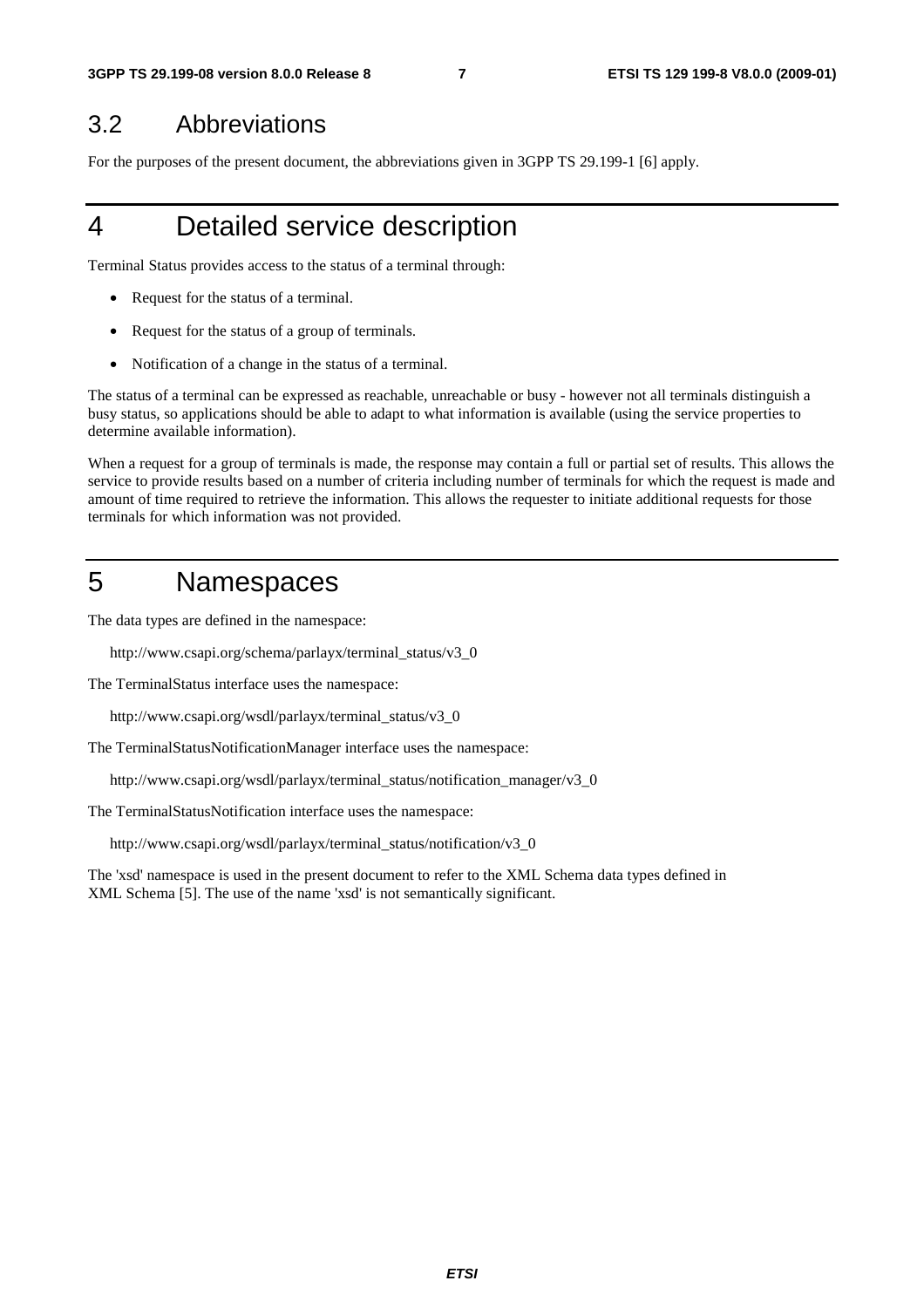# 6 Sequence diagrams

# 6.1 Terminal status query

Pattern: Request / Response.

When an application is interested in determining the status of a terminal device, it may provide a terminal device address, and receive the status for the device requested.

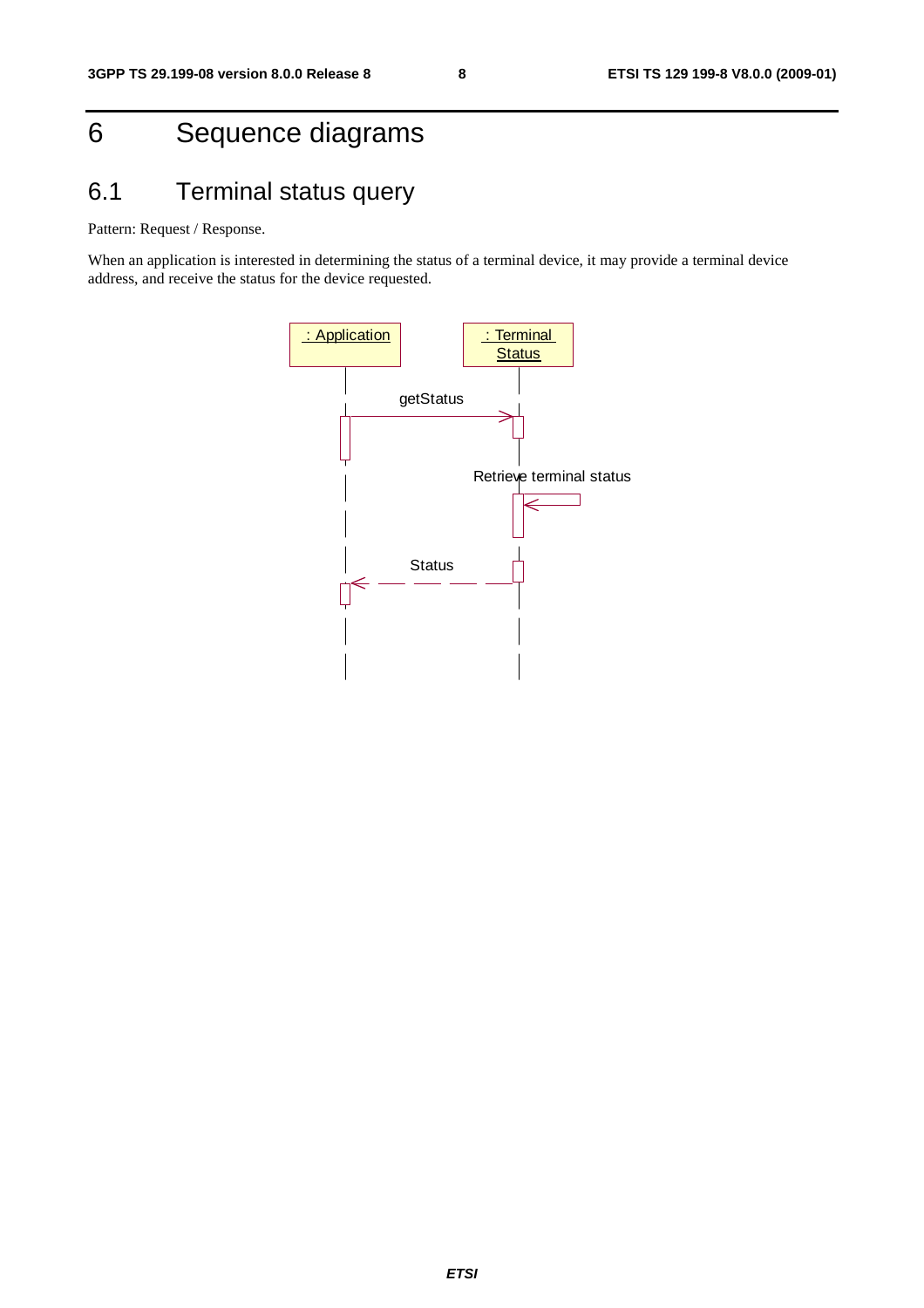# 6.2 Terminal status group query

Pattern: Request / Response.

When an application is interested in determining the status of a set of terminal devices, it may provide an array of terminal device addresses, including network managed group addresses, and receive the status for the set of devices requested.

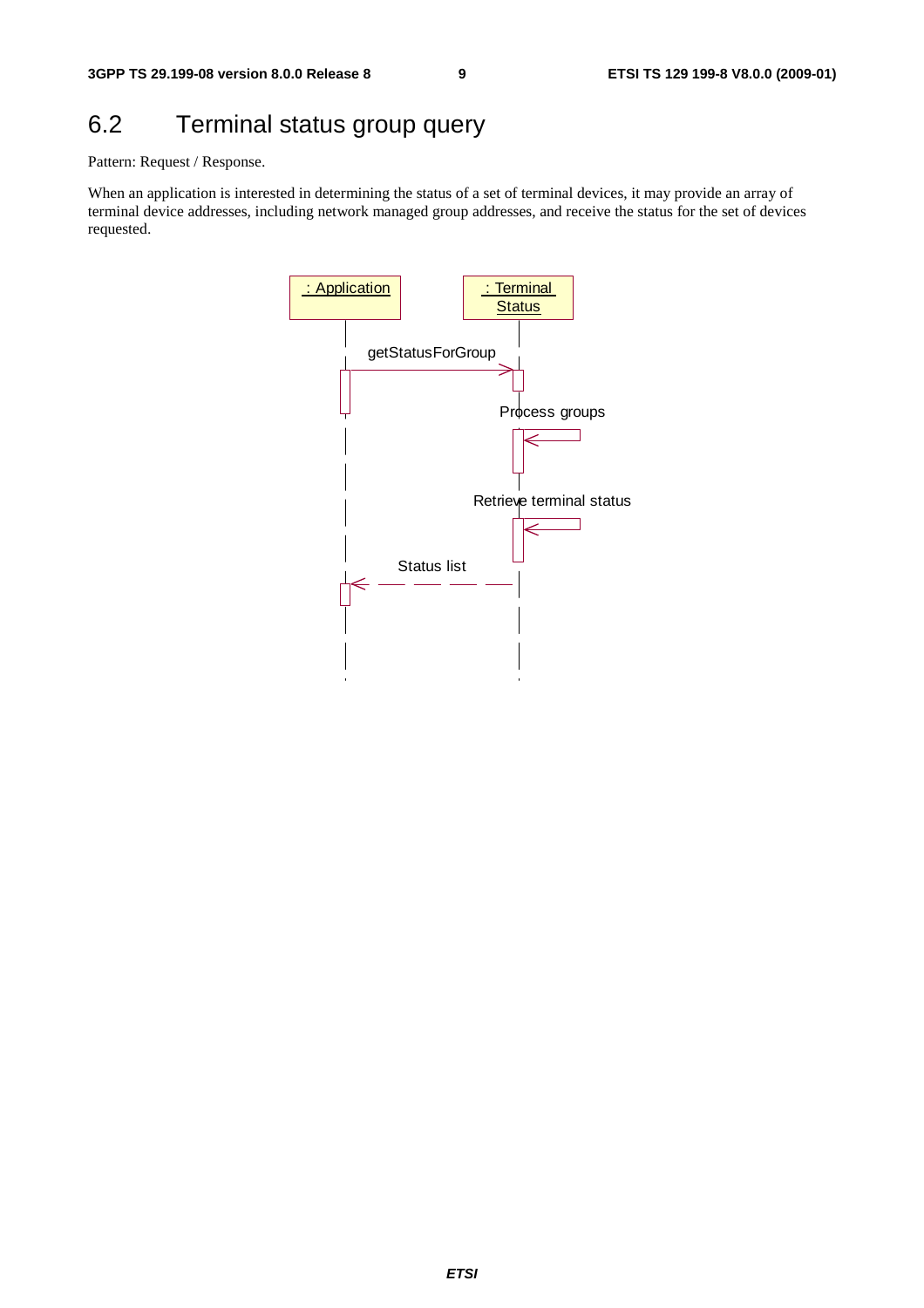# 6.3 Terminal status notification

Pattern: Application Correlated Multiple Notification.

An application can be notified of a change in the status of terminal devices. When the status of a terminal device changes, a notification message will be sent to the application.

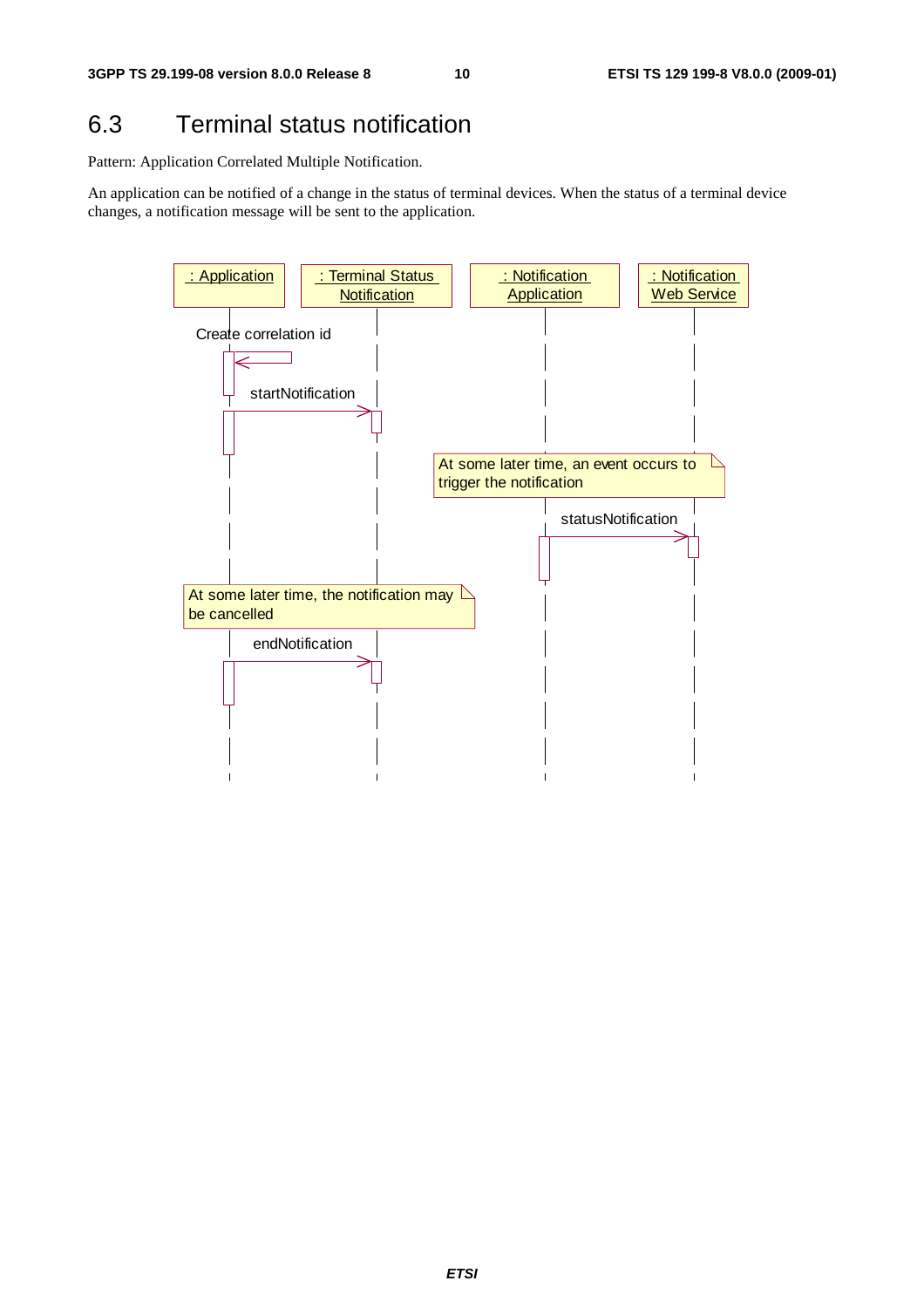# 6.4 Terminal Status Notification with Check Immediate

In some applications, the terminal status notification will be used to watch for a specific status change. An example is a 'call when available' service, where the terminal status is checked and determined to be not reachable or busy, and a notification is set up to notify the application when the terminal becomes reachable. Between the time that the original status determination and the time the notification is set up, the terminal status could change to reachable - thus the notification on change to reachable would not be sent.

Using the check immediate flag, after the notification is established, the value of the terminal status will be determined, and if the criteria is matched then a notification will be sent immediately. The following sequence diagram shows this scenario.

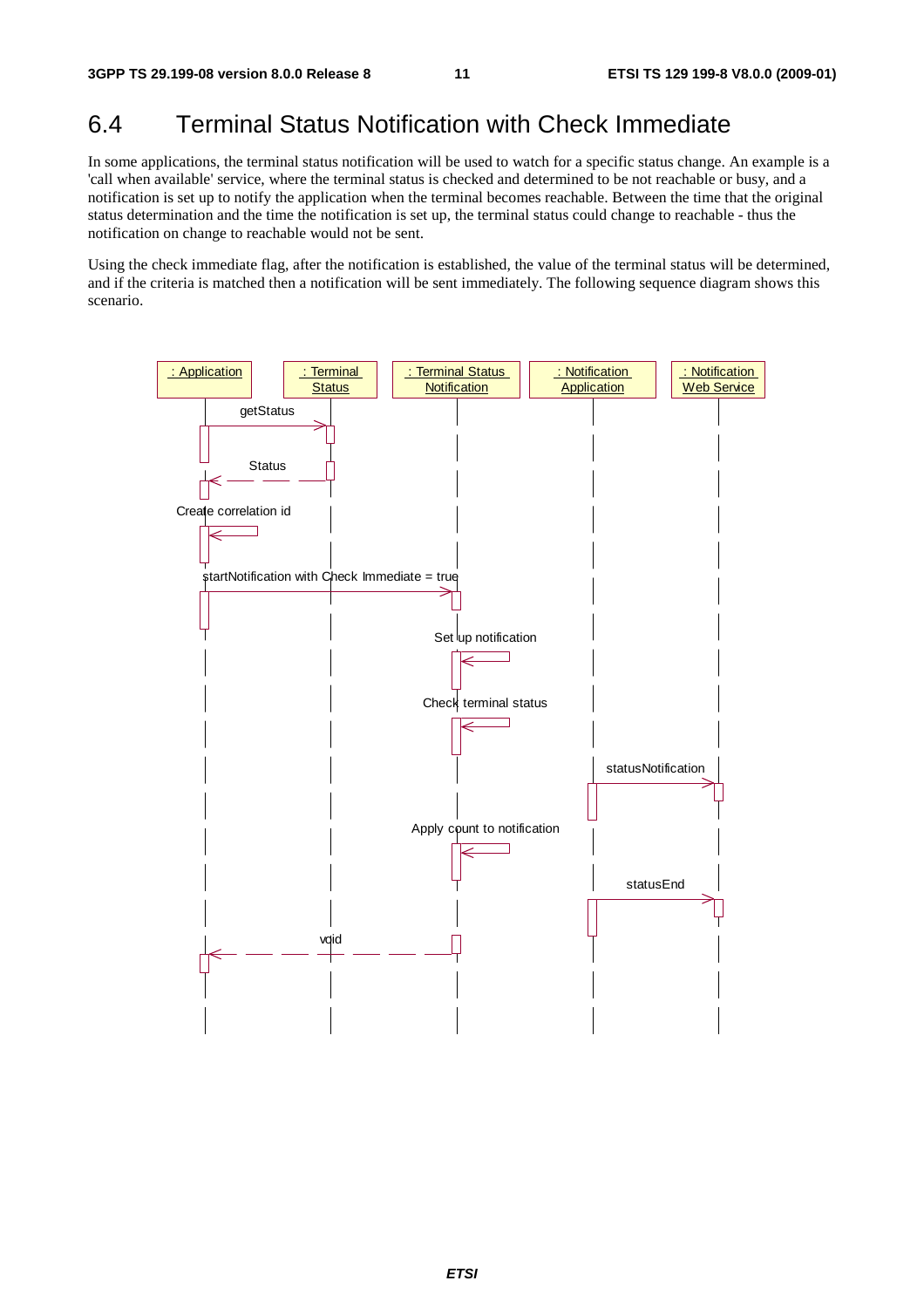This sequence shows:

- The Enterprise Application checks the status of a terminal, and receives its status (in this scenario receiving Unreachable or Busy.
- The Enterprise Application generates a correlator, and starts a notification with criteria defined to notify the Enterprise Web Service when the terminal state becomes Reachable and the check immediate flag set to true.
- Sets up the notification to monitor terminal status changes.
- Check the current status of the terminal, and determine if the status matches the criteria.
- In this case, the criteria matches, and a notification is delivered to the Enterprise Web Service.
- The count of notifications is incremented and compared to the notification count limit.
- In this case, a single notification was requested, and the end notification message is sent.
- The startNotification operation completes.

This scenario includes the full set of interactions in one sequence, which also shows that the notifications can be received concurrent with the creation of the notification.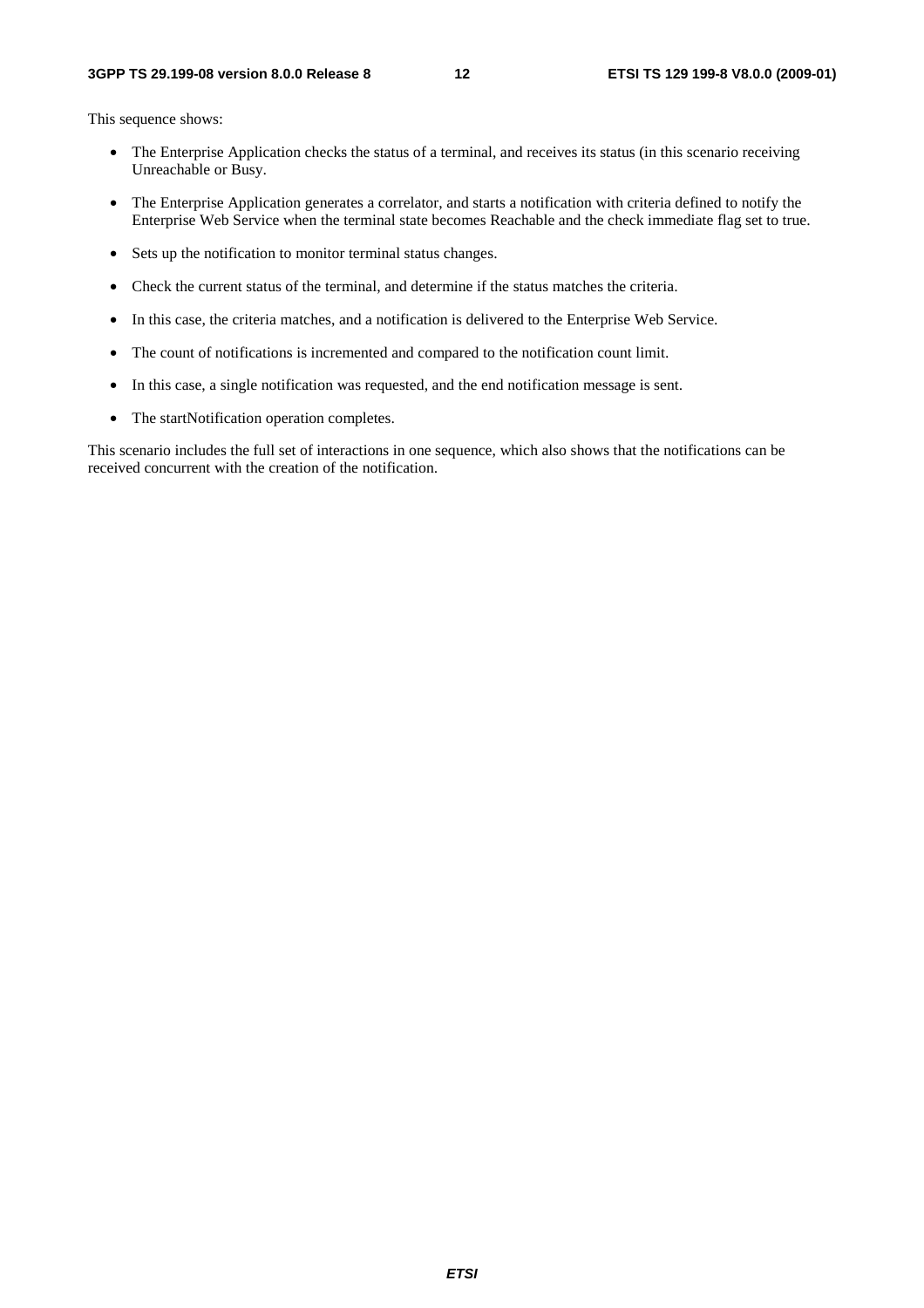# 7 XML Schema data type definition

# 7.1 Status enumeration

List of possible status values.

| <b>Enumeration</b> | <b>Description</b>        |
|--------------------|---------------------------|
| Reachable          | Terminal is reachable     |
| Unreachable        | Terminal is not reachable |
| Busy               | Terminal is busy          |

# 7.2 RetrievalStatus enumeration

Enumeration of the status items that are related to an individual retrieval in a set.

| <b>Enumeration</b> | <b>Description</b>                                                                                   |  |  |  |  |
|--------------------|------------------------------------------------------------------------------------------------------|--|--|--|--|
| Retrieved          | Status retrieved, with result in CurrentStatus element.                                              |  |  |  |  |
| NotRetrieved       | Status not retrieved, CurrentStatus is not provided (does not indicate an error, no attempt may have |  |  |  |  |
|                    | been made).                                                                                          |  |  |  |  |
| Error              | Error retrieving status.                                                                             |  |  |  |  |

# 7.3 StatusData structure

Data structure containing device identifier and its status. As this can be related to a query of a group of terminal devices, the ResultStatus element is used to indicate whether the information for the device was retrieved or not, or if an error occurred.

| <b>Name</b>         | Type                   | <b>Optional</b> | <b>Description</b>                                                                                                                                    |
|---------------------|------------------------|-----------------|-------------------------------------------------------------------------------------------------------------------------------------------------------|
| Address             | xsd:anyURI             | No              | Address of the Terminal Device to which the status information<br>applies.                                                                            |
| <b>ReportStatus</b> | <b>RetrievalStatus</b> | <b>No</b>       | Status of retrieval for this address.                                                                                                                 |
| CurrentStatus       | <b>Status</b>          | Yes             | Status of terminal. It is only provided if ReportStatus=Retrieved.                                                                                    |
| ErrorInformation    | common:ServiceError    | Yes             | If ReportStatus is Error, this is the reason for the error. Error due<br>to privacy verification will be expressed as POL0002 in the<br>ServiceError. |

# 7.4 StatusInformation structure

| Name          | <b>Type</b>   | <b>Optional</b> | <b>Description</b>                                                      |
|---------------|---------------|-----------------|-------------------------------------------------------------------------|
| Address       | xsd:anvURI    | No              | Address of the Terminal Device to which the status information applies. |
| CurrentStatus | <b>Status</b> | No              | Status of terminal.                                                     |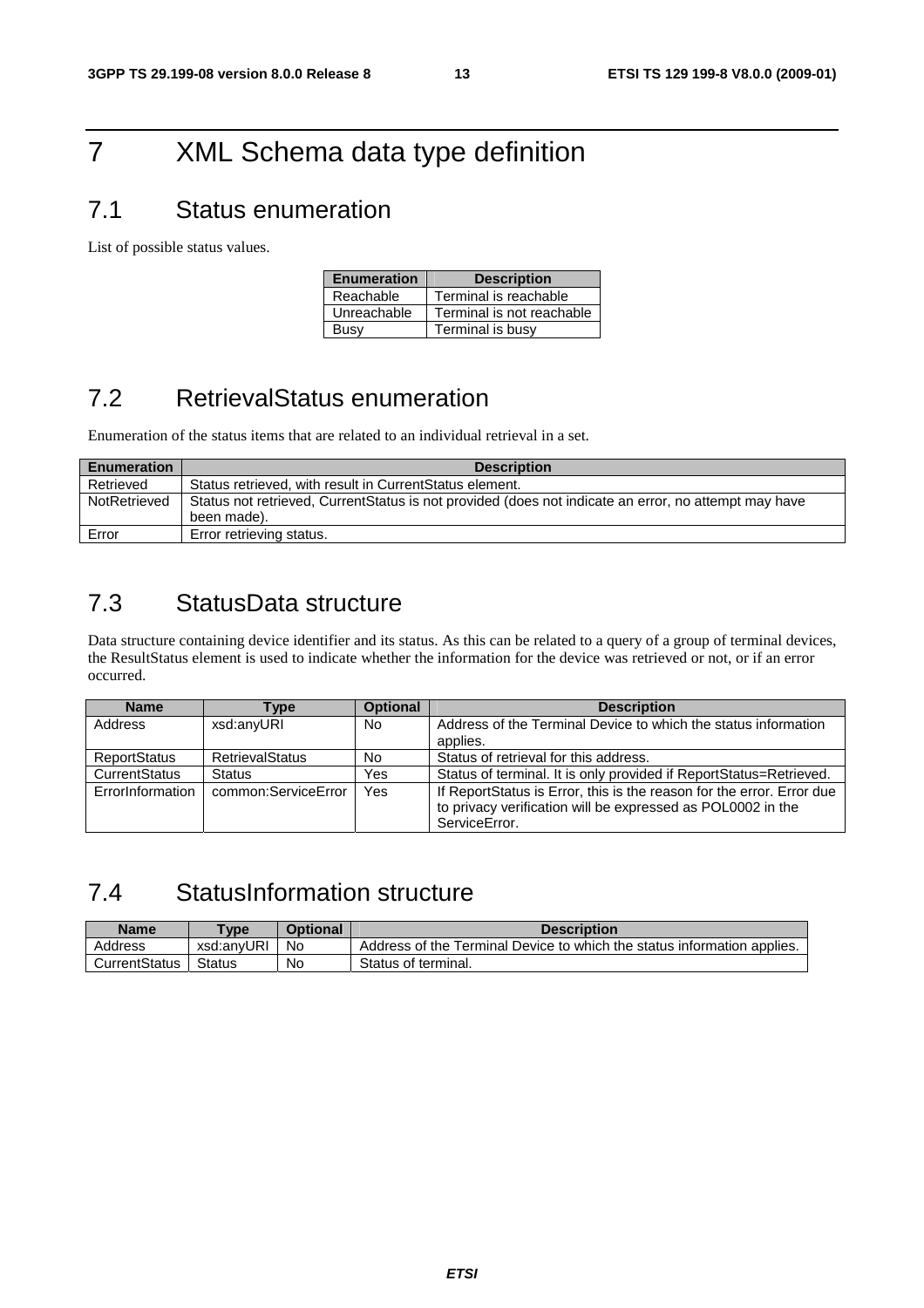# 8 Web service interface definition

# 8.1 Interface: TerminalStatus

Request the status for a terminal or set of terminals.

#### 8.1.1 Operation: GetStatus

This operation is intended to retrieve the status for a single terminal. The URI provided is for a single terminal, not a group URI. If a group URI is provided, a PolicyException will be returned to the application.

#### 8.1.1.1 Input message: GetStatusRequest

| <b>Part name I</b> | Part type   Optional | <b>Description</b>             |
|--------------------|----------------------|--------------------------------|
| Address            | xsd:anyURI No        | Terminal to request status for |

#### 8.1.1.2 Output message: GetStatusResponse

| Part name   Part type   Optional |               |           | <b>Description</b>                                     |
|----------------------------------|---------------|-----------|--------------------------------------------------------|
| Result                           | <b>Status</b> | <b>No</b> | Status for the terminal for which status was requested |

#### 8.1.1.3 Referenced faults

ServiceException from 3GPP TS 29.199-1 [6]:

- SVC0001: Service error.
- SVC0002: Invalid input value.
- SVC0004: No valid address(es) if the address does not exist.

PolicyException from 3GPP TS 29.199-1 [6]:

- POL0001: Policy error.
- POL0002: Privacy error.
- POL0006: Groups not allowed.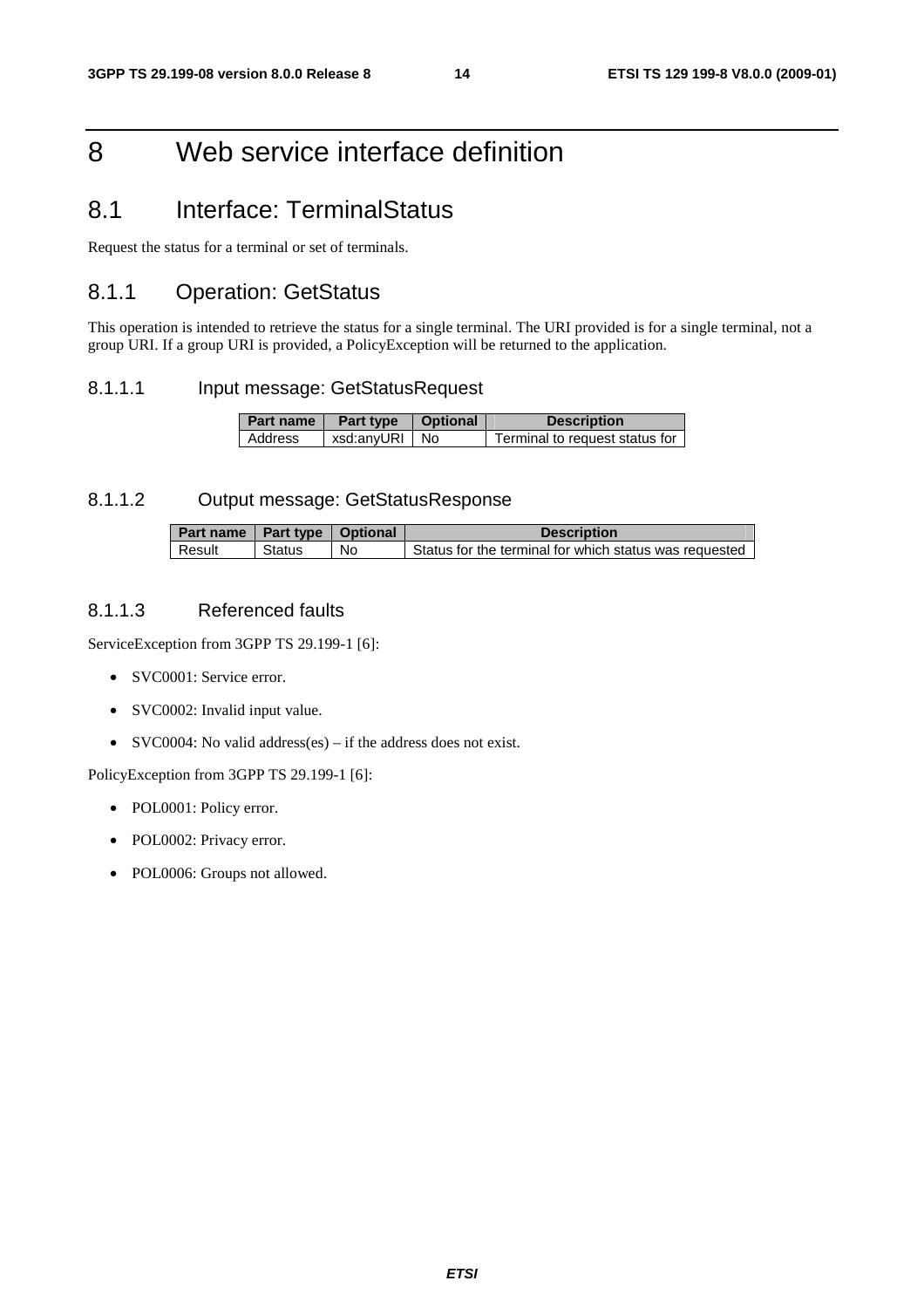#### 8.1.2 Operation: GetStatusForGroup

The getStatusForGroup operation initiates a retrieval activity, where one or more terminals, or groups of terminals, may have their status determined.

The Web Service may return a result set that does not include complete information, allowing the Web Service implementation to choose to deliver a partial set of results to accommodate other conditions, such as avoiding timeouts. In this case, the addresses for which no attempt was made to provide data will be marked NotRetrieved in the result for each address this applies to.

#### 8.1.2.1 Input message: GetStatusForGroupRequest

| Part name | <b>Part type</b>           | Optional | <b>Description</b>                                   |
|-----------|----------------------------|----------|------------------------------------------------------|
| Addresses | xsd:anvURI [1unbounded] No |          | List of URIs to get status for, including group URIs |

#### 8.1.2.2 Output message: GetStatusForGroupResponse

| Part name | Part type                    | <b>Optional</b> | <b>Description</b>             |
|-----------|------------------------------|-----------------|--------------------------------|
| Result    | StatusData [1unbounded]   No |                 | Set of results for the request |

#### 8.1.2.3 Referenced faults

ServiceException from 3GPP TS 29.199-1 [6]:

- SVC0001: Service error.
- SVC0002: Invalid input value.
- SVC0004: No valid addresses.
- SVC0006: Invalid group.

PolicyException from 3GPP TS 29.199-1 [6]:

- POL0001: Policy error.
- POL0003: Too many addresses.
- POL0006: Groups not allowed.
- POL0007: Nested groups not allowed.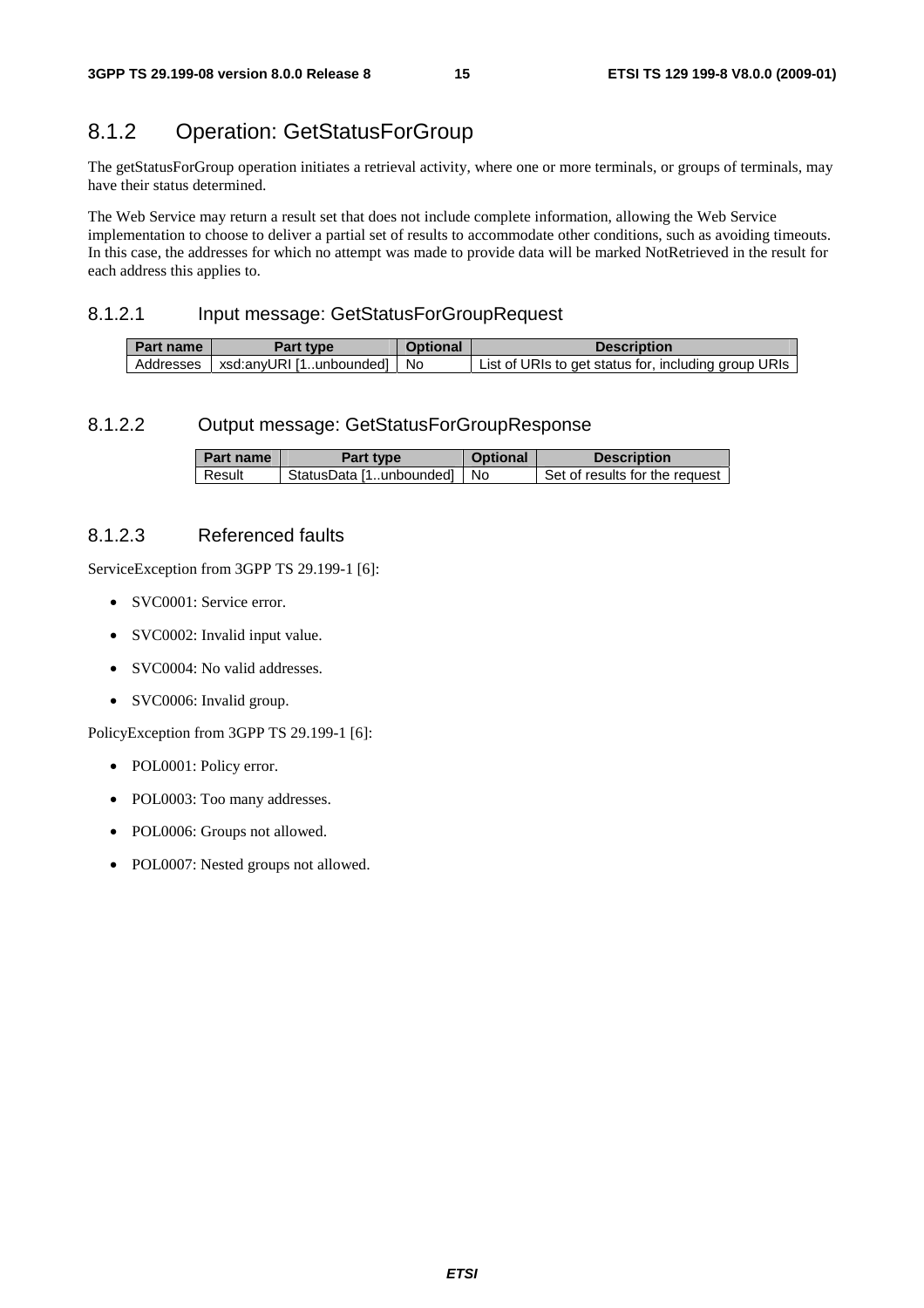# 8.2 Interface: TerminalStatusNotificationManager

Set up notifications for terminal status changes.

#### 8.2.1 Operation: StartNotification

Notifications of status changes are made available to applications. The number and duration of notifications may be requested as part of the setup of the notification or may be governed by service policies, or a combination of the two.

If CheckImmediate is set to true, then the notification will be set up, and then the current value of the terminal status will be checked. If the terminal status meets the criteria provided, a notification will be sent to the application. This notification will count against the count requested. This addresses the case where the status of the device changes during the time the notification is being set up, which may be appropriate in some applications.

The correlator provided in the reference must be unique for this Web Service at the time the notification is initiated, otherwise a ServiceException (SVC0005) will be returned to the application.

If the frequency requested is more often than allowed by the service policy, then the value in the service policy will be used. If the duration requested exceeds the time allowed in the service policy, then the value in the service policy will be used. If the notification period (duration) ends before all of the notifications (count) have been delivered, then the notification terminates. In all cases, when the notifications have run their course (by duration or count), an end of notifications message will be provided to the application.

Service policies may govern what count values can be requested, including maximum number of notifications allowed and whether unlimited notifications can be requested (i.e. either by not specifying the optional Count message part or by specifying it with a value of zero). If the count value requested is not in policy, a PolicyException (POL0004 or POL0005 as appropriate) will be returned.

#### 8.2.1.1 Input message: StartNotificationRequest

| <b>Part name</b> | Part type                  | <b>Optional</b> | <b>Description</b>                                                                                                   |
|------------------|----------------------------|-----------------|----------------------------------------------------------------------------------------------------------------------|
| Reference        | common:SimpleReference     | <b>No</b>       | Notification endpoint definition                                                                                     |
| Addresses        | xsd:anyURI<br>[1unbounded] | No.             | Addresses of terminals to monitor                                                                                    |
| Criteria         | Status [1unbounded]        | <b>No</b>       | List of status values to generate notifications for (these<br>apply to all addresses specified)                      |
| CheckImmediate   | xsd:boolean                | No.             | Check status immediately after establishing notification                                                             |
| Frequency        | common:TimeMetric          | No.             | Maximum frequency of notifications (can also be<br>considered minimum time between notifications)                    |
| Duration         | common:TimeMetric          | Yes             | Length of time notifications occur for, do not specify to use<br>default notification time defined by service policy |
| Count            | xsd:integer                | Yes             | Maximum number of notifications. For no maximum, either<br>do not specify this part or specify a value of zero.      |

#### 8.2.1.2 Output message: StartNotificationResponse

|      |  | Part name   Part type   Optional   Description |
|------|--|------------------------------------------------|
| None |  |                                                |

#### 8.2.1.3 Referenced faults

ServiceException from 3GPP TS 29.199-1 [6]:

- SVC0001: Service error.
- SVC0002: Invalid input value.
- SVC0004: No valid addresses.
- SVC0005: Duplicate correlator.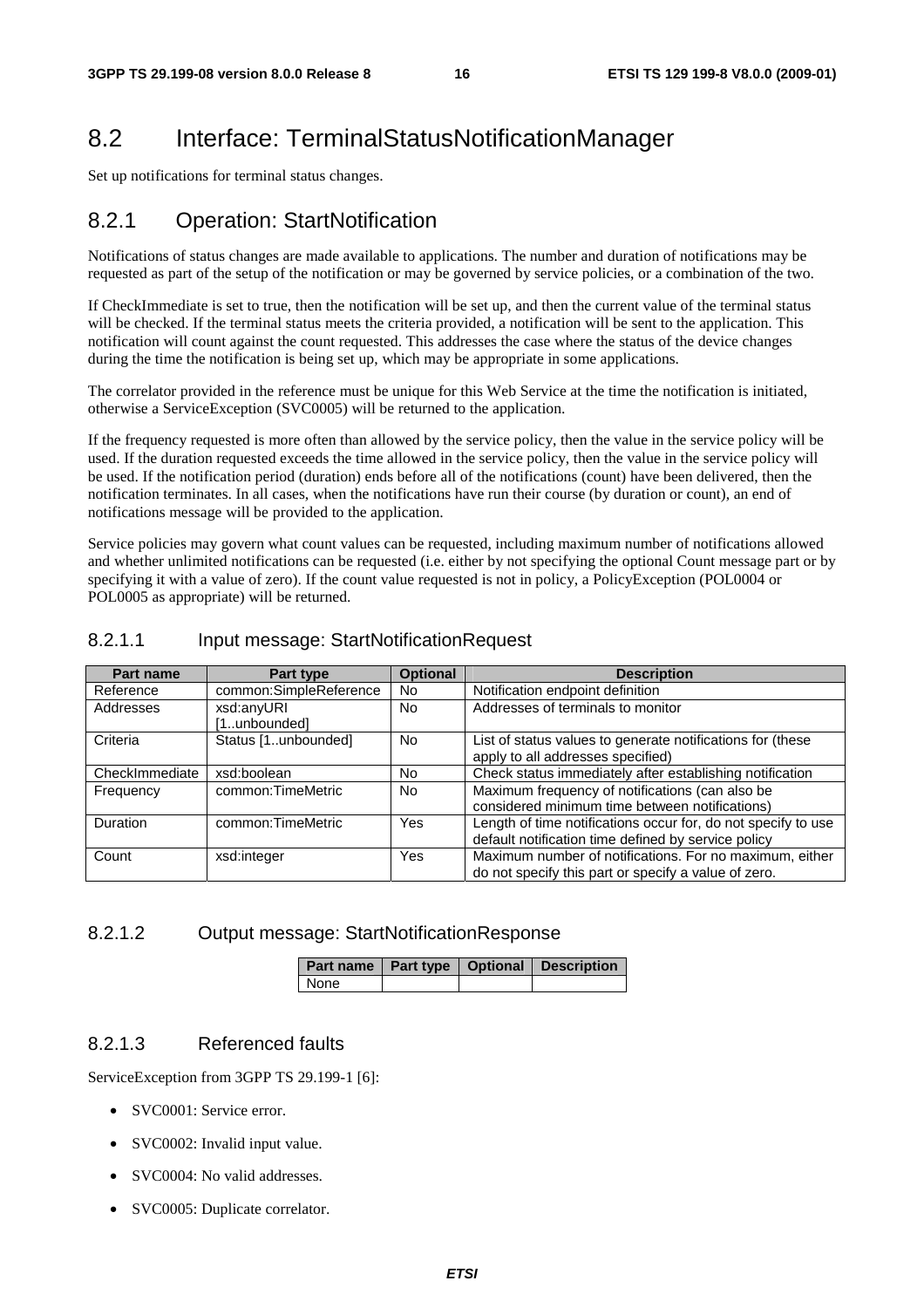• SVC0006: Invalid group.

PolicyException from 3GPP TS 29.199-1 [6]:

- POL0001: Policy error.
- POL0003: Too many addresses.
- POL0004: Unlimited notifications not supported.
- POL0005: Too many notifications requested.
- POL0006: Groups not allowed.
- POL0007: Nested groups not allowed.
- POL0009: Invalid frequency requested.
- POL0200: Busy criteria not supported.

#### 8.2.2 Operation: EndNotification

The application may end a notification using this operation. Until this operation returns, notifications may continue to be received by the application.

An end of notification (statusEnd) message will not be delivered to the application for a notification ended using this operation.

#### 8.2.2.1 Input message: EndNotificationRequest

| Part name   Part type   Optional |  | <b>Description</b>           |
|----------------------------------|--|------------------------------|
| Correlator   xsd:string   No     |  | Correlator of request to end |

#### 8.2.2.2 Output message: EndNotificationResponse

|      |  | Part name   Part type   Optional   Description |
|------|--|------------------------------------------------|
| None |  |                                                |

#### 8.2.2.3 Referenced faults

ServiceException from 3GPP TS 29.199-1 [6]:

- SVC0001: Service error.
- SVC0002: Invalid input value.

PolicyException from 3GPP TS 29.199-1 [6]:

• POL0001: Policy error.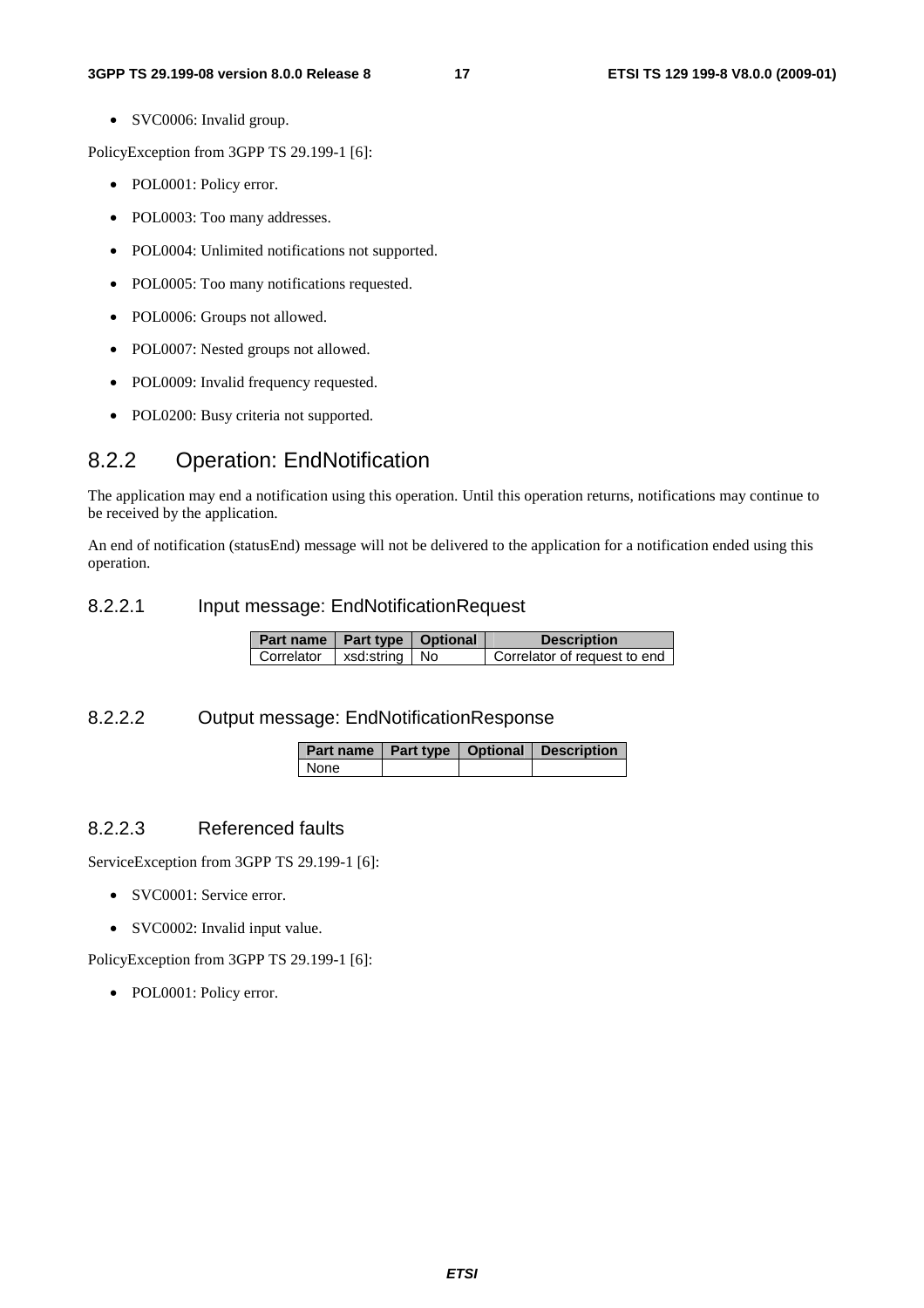### 8.3 Interface: TerminalNotification

Notification interface to which notifications are delivered.

#### 8.3.1 Operation: StatusNotification

When the status of monitored devices change, a notification is delivered to the application with the new status information for each of the devices. If a group identifier was used, the terminal device URI is provided, not the group URI.

#### 8.3.1.1 Input message: StatusNotificationRequest

| Part name             | <b>Part type</b>  | <b>Optional</b> | <b>Description</b>                                         |
|-----------------------|-------------------|-----------------|------------------------------------------------------------|
| Correlator            | xsd:string        | No              | Correlator provided in request to set up this notification |
| <b>TerminalStatus</b> | StatusInformation | No              | List of Statusinformation elements describing address and  |
|                       | 1unboundedl       |                 | new terminal status.                                       |

#### 8.3.1.2 Output message: StatusNotificationResponse

|      |  | Part name   Part type   Optional   Description |
|------|--|------------------------------------------------|
| None |  |                                                |

#### 8.3.1.3 Referenced faults

None.

#### 8.3.2 Operation: StatusError

The status changed error message is sent to the application to indicate that the notification is being cancelled by the Web Service.

#### 8.3.2.1 Input message: StatusErrorRequest

| Part       | Part type           | <b>Optional</b> | <b>Description</b>                                                                                                               |  |
|------------|---------------------|-----------------|----------------------------------------------------------------------------------------------------------------------------------|--|
| name       |                     |                 |                                                                                                                                  |  |
| Correlator | xsd:string          | No              | Correlator provided in request to set up this notification.                                                                      |  |
| Address    | xsd:anyURI          | Yes             | Address of terminal if the error applies to an individual terminal, or not<br>specified if it applies to the whole notification. |  |
| Reason     | common:ServiceError | No              | Reason notification is being discontinued.                                                                                       |  |

#### 8.3.2.2 Output message: StatusErrorResponse

|      |  | Part name   Part type   Optional   Description |
|------|--|------------------------------------------------|
| None |  |                                                |

#### 8.3.2.3 Referenced faults

None.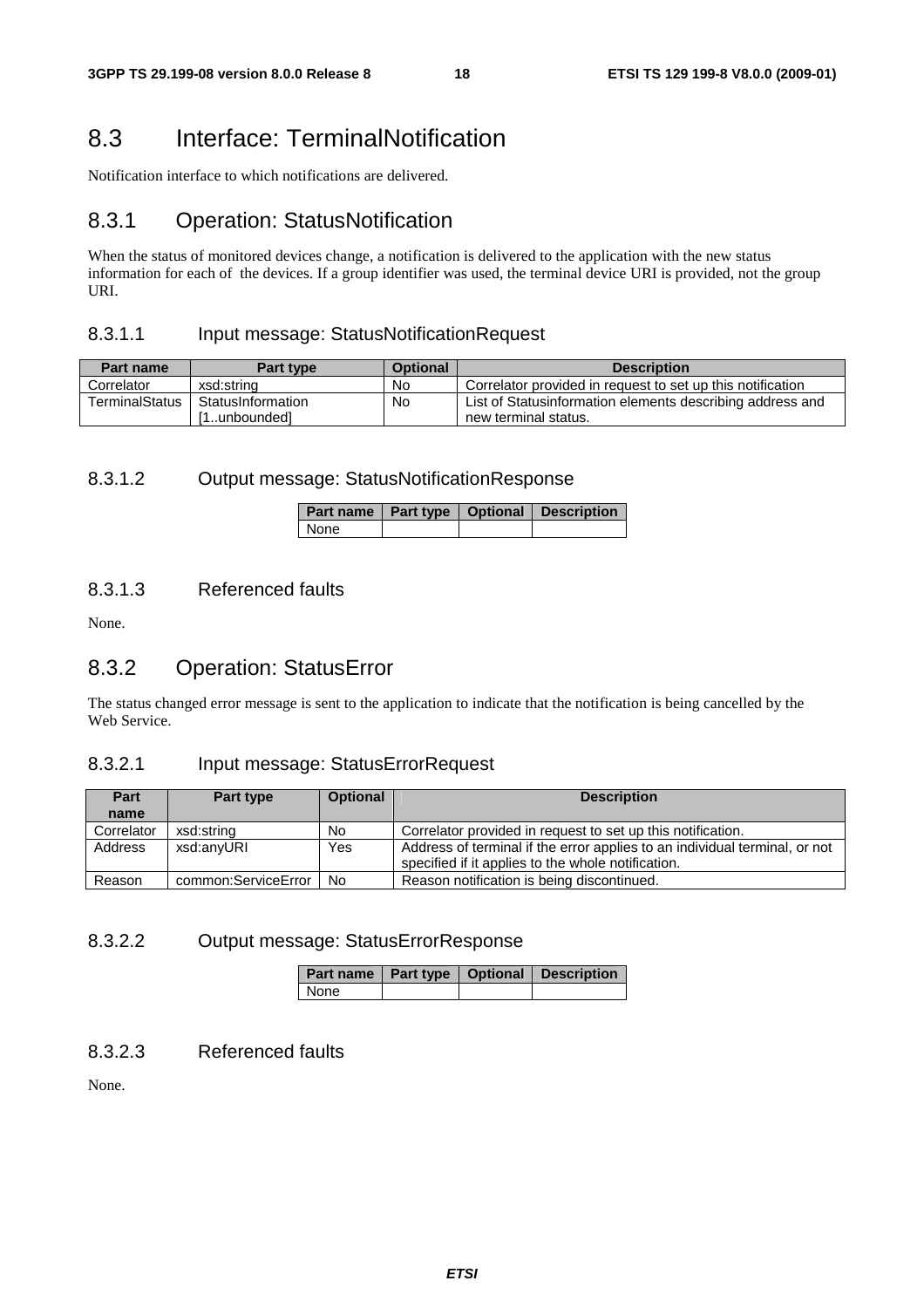# 8.3.3 Operation: StatusEnd

The notifications have completed for this correlator. This message will be delivered when the duration or count for notifications have been completed. This message will not be delivered in the case of an error ending the notifications or deliberate ending of the notifications (using endNotification operation).

#### 8.3.3.1 Input message: StatusEndRequest

| Part name   Part type   Optional |  | <b>Description</b>                                          |
|----------------------------------|--|-------------------------------------------------------------|
| Correlator   xsd:string   No     |  | Correlator provided in request to set up this notification. |

#### 8.3.3.2 Output message: StatusEndResponse

|        |  | Part name   Part type   Optional   Description |
|--------|--|------------------------------------------------|
| l None |  |                                                |

#### 8.3.3.3 Referenced faults

None.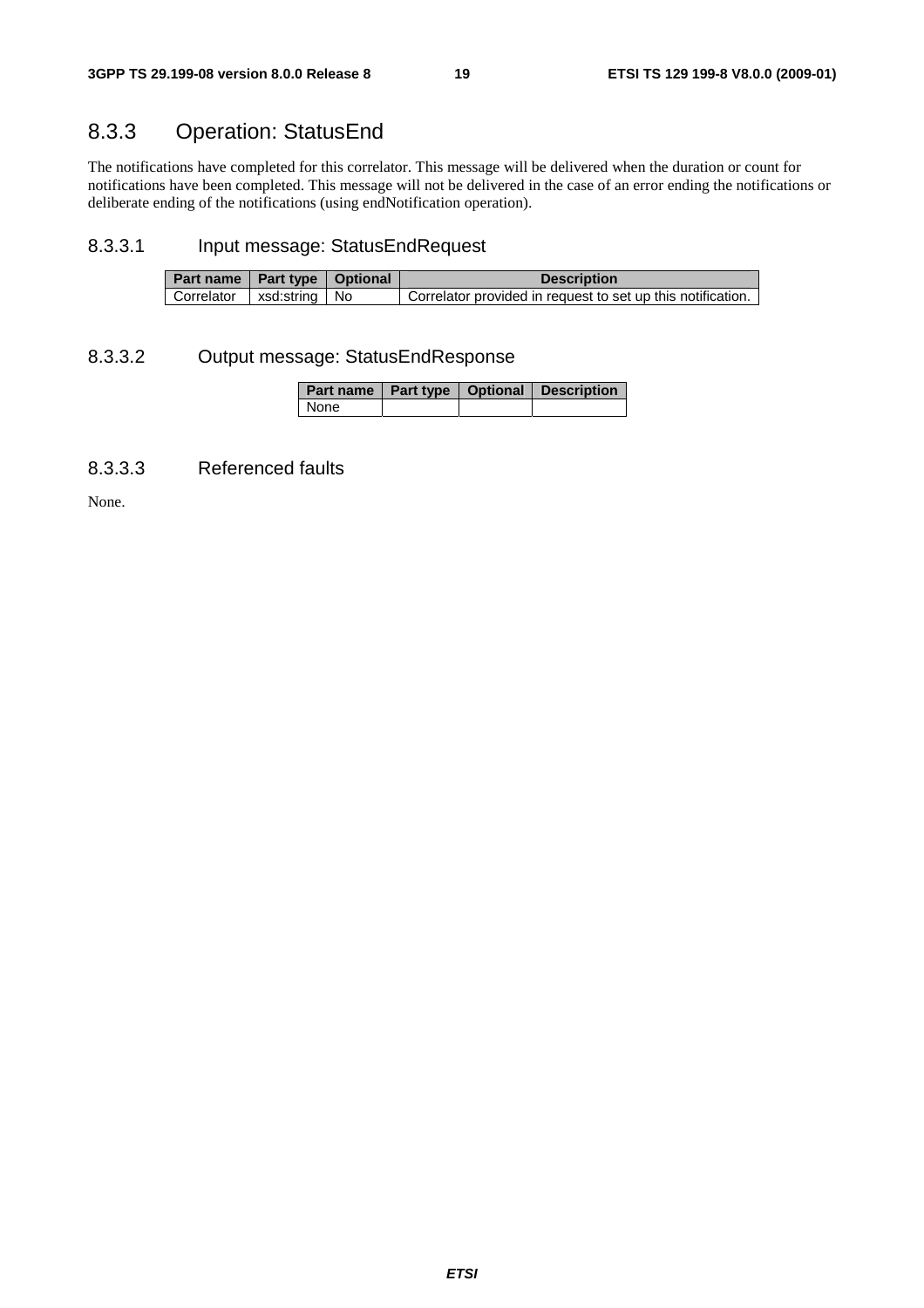# 9 Fault definitions

New fault definitions for this service.

# 9.1 Fault: PolicyException

Busy criteria not supported.

| <b>Name</b> | <b>Description</b>              |
|-------------|---------------------------------|
| Message Id  | <pol0200></pol0200>             |
| Text        | Busy criteria is not supported. |
| Variables   | None.                           |

# 10 Service policies

| <b>Name</b>                  | Type               | <b>Description</b>                                                  |
|------------------------------|--------------------|---------------------------------------------------------------------|
| <b>BusyAvailable</b>         | xsd:boolean        | Can busy be returned as a status or be a trigger                    |
| MaximumNotificationAddresses | xsd:int            | Maximum number of addresses for which a notification can be         |
|                              |                    | set up                                                              |
| MaximumNotificationFrequency | common:TimeMetric  | Maximum rate of notification delivery (also can be considered       |
|                              |                    | minimum time between notifications)                                 |
| MaximumNotification Duration | common: TimeMetric | Maximum amount of time a notification may be set up for             |
| MaximumCount                 | xsd:int            | Maximum number of notifications that may be requested               |
| <b>UnlimitedCountAllowed</b> | xsd:boolean        | Allowed to specify unlimited notification count (i.e. either by not |
|                              |                    | specifying the optional Count message part in                       |
|                              |                    | StartNotificationRequest or by specifying a value of zero)          |
| <b>GroupSupport</b>          | xsd:boolean        | Groups may be included with addresses                               |
| <b>NestedGroupSupport</b>    | xsd:boolean        | Are nested groups supported in group definitions                    |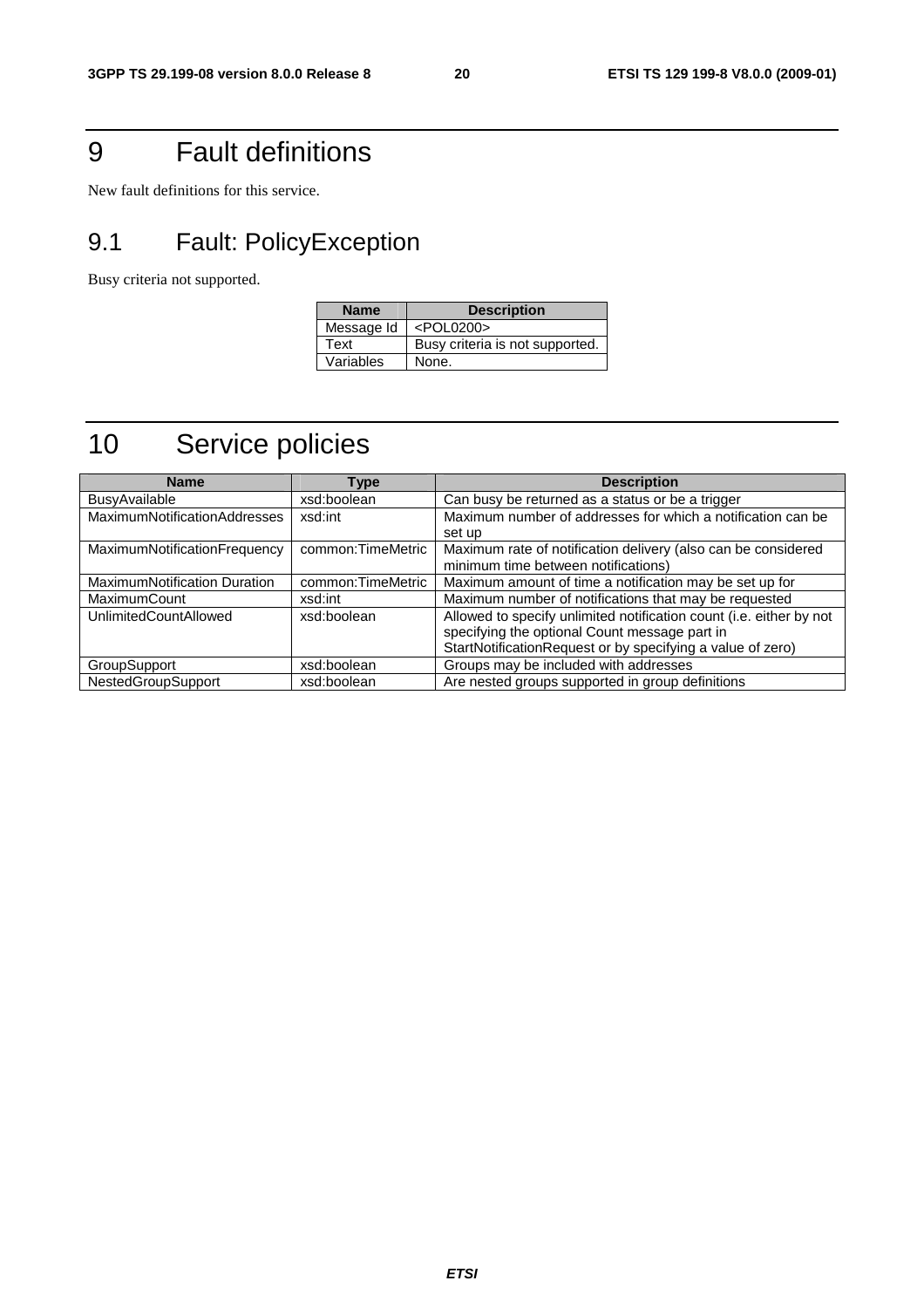# Annex A (normative): WSDL for Terminal Status

The document/literal WSDL representation of this interface specification is compliant to 3GPP TS 29.199-1 [6] and is contained in text files (contained in archive 29199-08-800-doclit.zip) which accompanies the present document.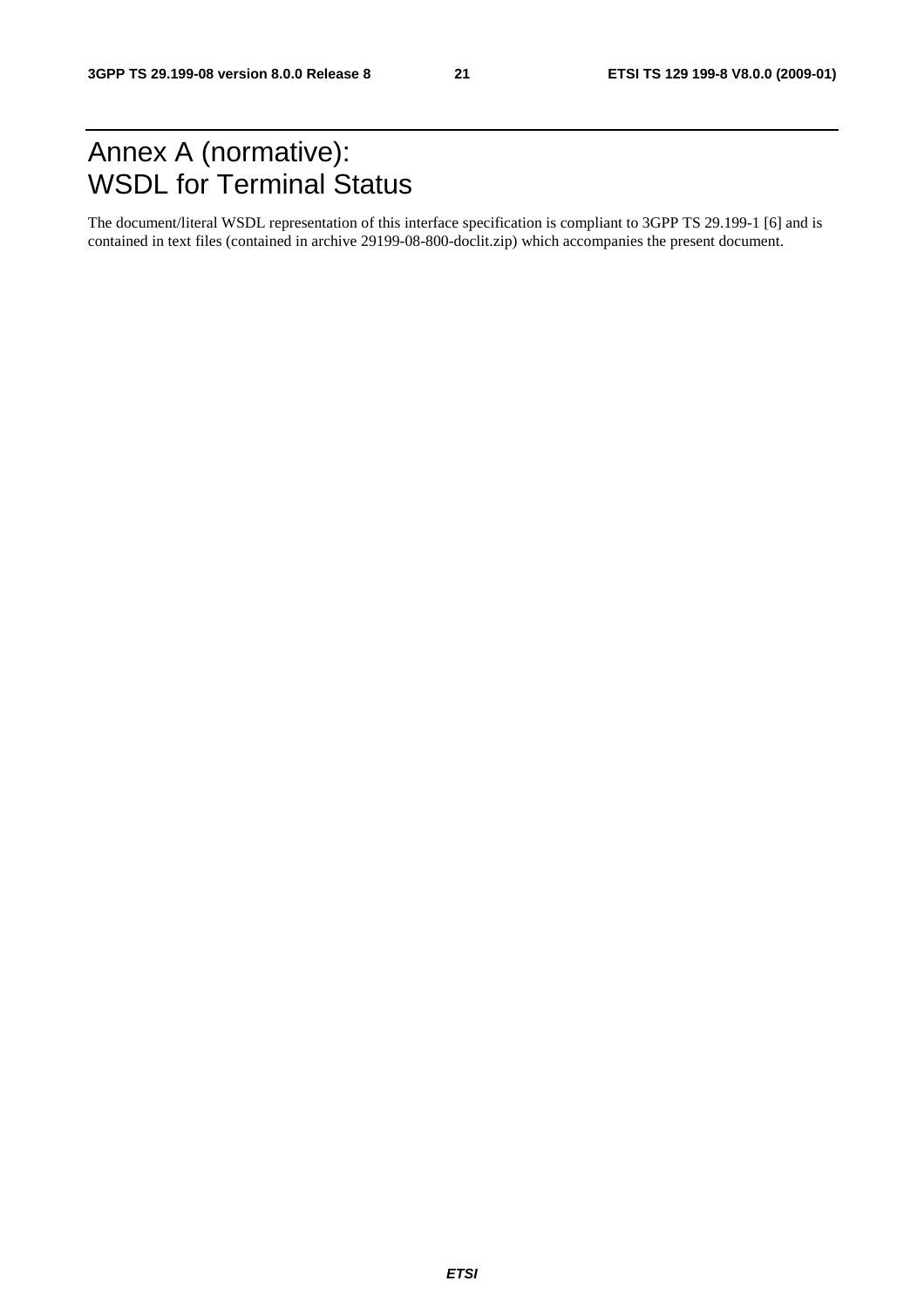# Annex B (informative): Description of Parlay X Web Services Part 8: Terminal Status for 3GPP2 cdma2000 networks

This annex is intended to define the OSA Parlay X Web Services Stage 3 interface definitions and it provides the complete OSA specifications. It is an extension of OSA Parlay X Web Services specifications capabilities to enable operation in cdma2000 systems environment. They are in alignment with 3GPP2 Stage 1 requirements and Stage 2 architecture defined in:

- [1] 3GPP2 X.S0011-D: 'cdma2000 Wireless IP Network Standard ", Version 1.1
- [2] 3GPP2 S.R0037-0: "IP Network Architecture Model for cdma2000 Spread Spectrum Systems", Version 3.0
- [3] 3GPP2 X.S0013-A: "All-IP Core Network Multimedia Domain"

These requirements are expressed as additions to and/or exclusions from the 3GPP specification. The information given here is to be used by developers in 3GPP2 cdma2000 network architecture to interpret the 3GPP OSA specifications.

# B.1 General Exceptions

The terms 3GPP and UMTS are not applicable for the cdma2000 family of standards. Nevertheless these terms are used (3GPP TR 21.905) mostly in the broader sense of "3G Wireless System". If not stated otherwise there are no additions or exclusions required.

CAMEL mappings are not applicable for cdma2000 systems.

# B.2 Specific Exceptions

### B.2.1 Clause 1: Scope

There are no additions or exclusions.

### B.2.2 Clause 2: References

There are no additions or exclusions.

### B.2.3 Clause 3: Definitions and abbreviations

There are no additions or exclusions.

### B.2.4 Clause 4: Detailed service description

There are no additions or exclusions.

### B.2.5 Clause 5: Namespaces

There are no additions or exclusions.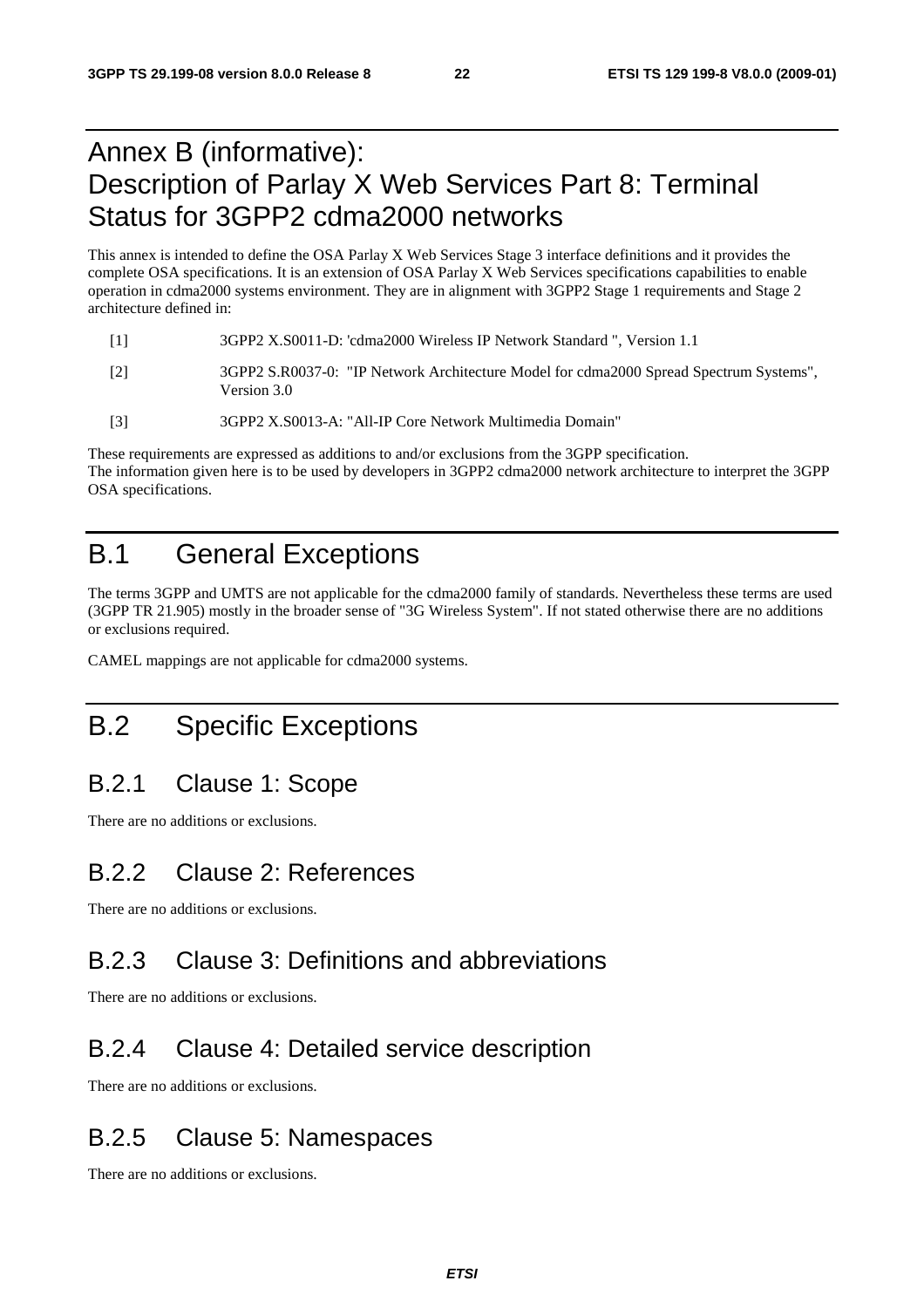### B.2.6 Clause 6: Sequence diagrams

There are no additions or exclusions.

### B.2.7 Clause 7: XML Schema data type definition

There are no additions or exclusions.

# B.2.8 Clause 8: Web Service interface definition

There are no additions or exclusions.

# B.2.9 Clause 9: Fault definitions

There are no additions or exclusions.

# B.2.10 Clause 10: Service policies

There are no additions or exclusions.

# B.2.11 Annex A (normative): WSDL for Terminal Status

There are no additions or exclusions.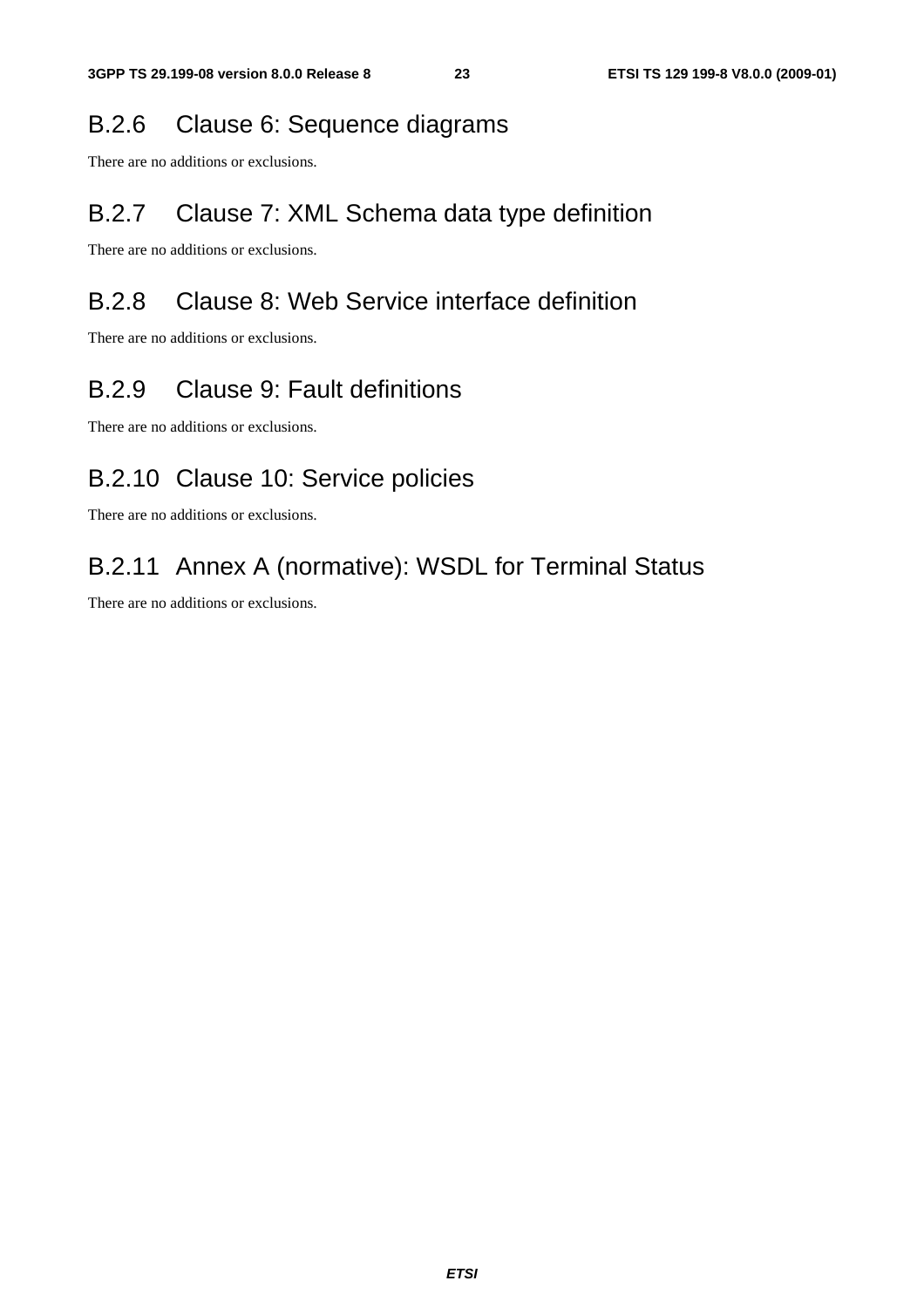# Annex C (informative): Change history

|                      | <b>Change history</b> |                            |            |                |                                                                                                    |                |  |               |
|----------------------|-----------------------|----------------------------|------------|----------------|----------------------------------------------------------------------------------------------------|----------------|--|---------------|
| <b>Date</b>          |                       | TSG #  TSG Doc.            |            |                | <b>CR Rev Subject/Comment</b>                                                                      | Cat Old        |  | <b>New</b>    |
|                      |                       | Mar 2007 ICT 35 ICP-070045 | $0005$ $-$ |                | Add OSA Parlay Web Services support for 3GPP2 networks                                             |                |  | 6.3.0 6.4.0   |
|                      |                       | Mar 2007 CT 35 CP-070048   | $0006$ $-$ |                | Applying SVC0004 for a single address in Terminal Status Web Service                               | C              |  | $6.4.0$ 7.0.0 |
| Mar 2007 --          |                       | $\sim$ $\sim$              |            | $\overline{a}$ | Editorial: Aligned 5 Namespaces                                                                    | $\overline{a}$ |  | 7.0.0 7.0.1   |
| Jun 2007 --          |                       | $\sim$ $\sim$              |            | $-$            | Renamed in Introduction Part 18: "Device management" to "Device<br>Capabilities and Configuration" | $\sim$         |  | 7.0.1 7.0.2   |
| Dec 2008   CT_42  -- |                       |                            |            | --             | Upgraded unchanged from Rel-7                                                                      | --             |  | $7.0.2$ 8.0.0 |